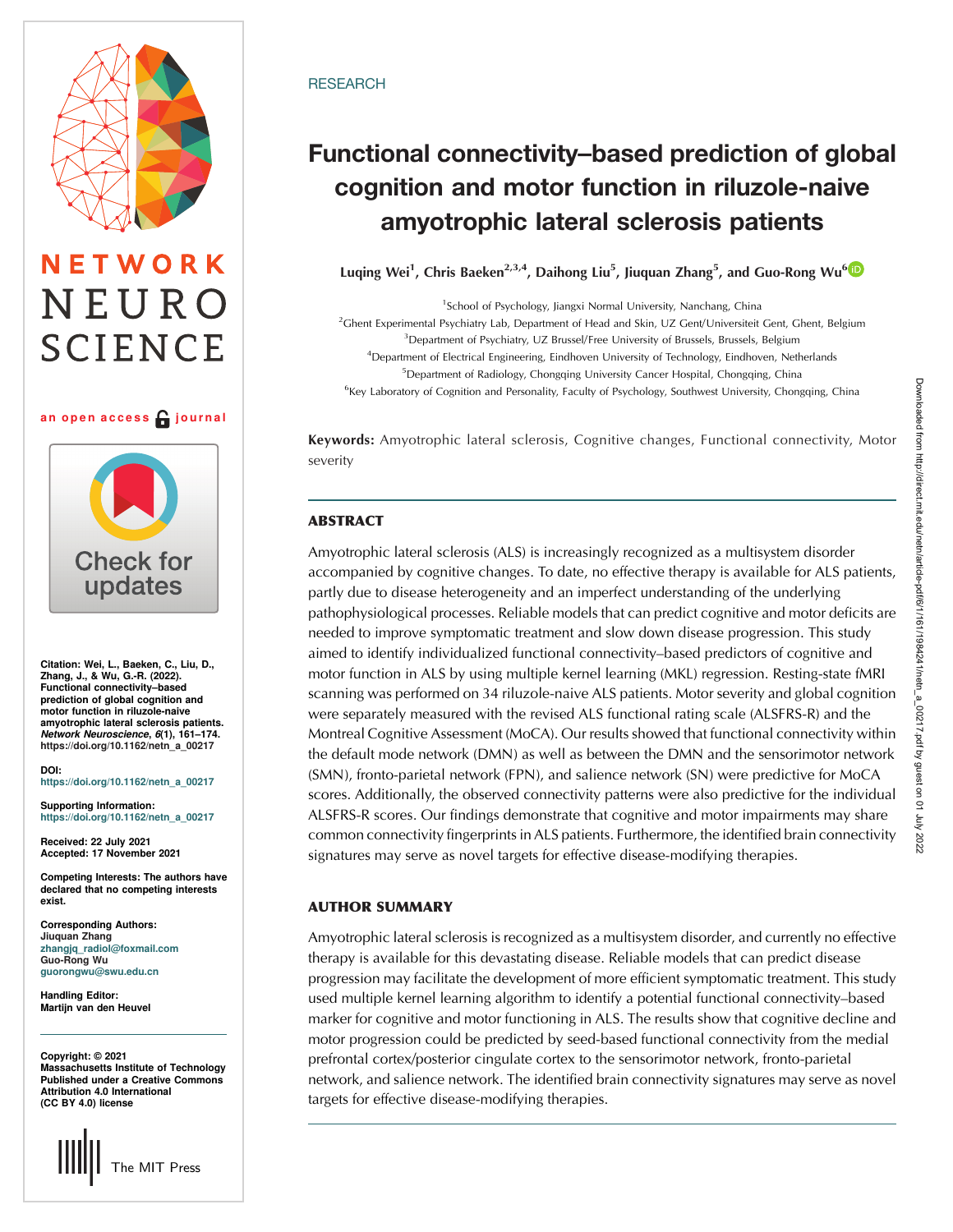#### INTRODUCTION

Amyotrophic lateral sclerosis (ALS) is a neurodegenerative disease characterized by progressive degeneration of lower motor neurons in the spinal cord and brainstem, and upper motor neurons in the motor cortex. Although the degenerative process predominantly affects the motor system, cognitive deficits have been described as well [\(Goldstein & Abrahams, 2013](#page-11-0); [Phukan et al., 2007\)](#page-12-0). Cognitive dysfunction, as highlighted in a recent study, can adversely impact patient compliance with treatment and quality of life [\(Huynh et al., 2020](#page-11-0)).

Currently, no effective therapy is available for ALS patients, partly because of disease het-erogeneity and an imperfect understanding of the pathophysiological processes [\(Kiernan et al.,](#page-12-0) [2021](#page-12-0)). Further improvements in symptom management depend on advances in the understanding of the origins and progression of this devastating neurological disorder [\(Hardiman](#page-11-0) [et al., 2011;](#page-11-0) [Kiernan et al., 2021](#page-12-0)). The development of novel biomarkers to objectively assess disease progression may refine the therapeutic trial design, thereby facilitating the translation of novel therapies into the ALS clinic ([Kiernan et al., 2011,](#page-12-0) [2021](#page-12-0)).

According to former research, motor and cognitive impairments in ALS are associated with pathological lesions of motor networks and a progressive spread to extramotor cortical and subcortical areas ([Braak et al., 2013;](#page-10-0) [Brettschneider et al., 2013](#page-10-0)). Interestingly, functional MRI (fMRI) has proven to be sensitive to the detection of inherent cerebral motor and extra-motor pathology of ALS ([Turner et al., 2011\)](#page-13-0). In particular, resting-state fMRI (rs-fMRI) provides a new research method to explore ALS as a system failure of interconnected networks ([Turner](#page-13-0) [et al., 2011](#page-13-0)). For instance, ALS patients—relative to healthy controls—showed functional connectivity (FC) abnormalities in the sensorimotor network (SMN), default mode network (DMN), fronto-parietal network (FPN), and salience network (SN) [\(Agosta et al., 2011;](#page-10-0) [Douaud et al.,](#page-11-0) [2011](#page-11-0); [Mohammadi et al., 2009](#page-12-0); [Tedeschi et al., 2012](#page-13-0); [Trojsi et al., 2015](#page-13-0)). Moreover, FC changes in these networks correlated with motor severity or cognitive test scores ([Agosta](#page-10-0) [et al., 2011,](#page-10-0) [2013](#page-10-0); [Trojsi et al., 2015\)](#page-13-0). Previous rs-fMRI studies on ALS patients primarily focused on revealing FC differences at a group-wise level or employing univariate analytical techniques to identify brain–behavior relationships. However, FC patterns are reported to be unique for individuals [\(Finn et al., 2015\)](#page-11-0) and could be used as a predictor for clinical variables (e.g., symptom severity and treatment outcome) in neurological and psychiatric disorders (e.g., Alzheimer's disease and major depressive disorder) ([Ju et al., 2020](#page-12-0); [Lake et al., 2019](#page-12-0); [Lin et al.,](#page-12-0) [2018;](#page-12-0) [Yip et al., 2019](#page-13-0)). The accumulating evidence suggests that FC patterns can also serve as predictors of disease evolution of ALS at the individual level.

The aim of the current study in ALS was to identify individualized FC-based predictors for cognitive and motor function by using machine learning–based approaches. Compared to univariate analytical techniques, the machine learning models could protect against overfitting by testing brain–behavior relationships in a novel sample and provide a neuroimaging signature with high potential for clinical translation ([Jiang et al., 2018;](#page-11-0) [Shen et al., 2017](#page-13-0); [Yip et al.,](#page-13-0) [2019\)](#page-13-0). Given that previous studies on ALS patients highlighted connectivity abnormalities in the SMN, DMN, FPN, and SN [\(Agosta et al., 2011](#page-10-0); [Douaud et al., 2011;](#page-11-0) [Mohammadi et al.,](#page-12-0) [2009;](#page-12-0) [Tedeschi et al., 2012;](#page-13-0) [Trojsi et al., 2015\)](#page-13-0), FC patterns within and between these canonical networks were chosen for the machine learning model. Especially, the core systems of the DMN, the medial prefrontal cortex (MPFC) and posterior cingulate cortex (PCC) [\(Andrews-](#page-10-0)[Hanna, 2012;](#page-10-0) [Fransson & Marrelec, 2008](#page-11-0)) were selected as regions of interest (ROIs), based on their vital roles in the pathogenesis of cognitive impairment ([Anticevic et al., 2012](#page-10-0); [Binnewijzend et al., 2012](#page-10-0); [Ding et al., 2014](#page-11-0); [Pardo et al., 2007](#page-12-0)). We hypothesized that FC patterns from the MPFC and PCC to the remaining regions of the SMN, DMN, FPN, and SN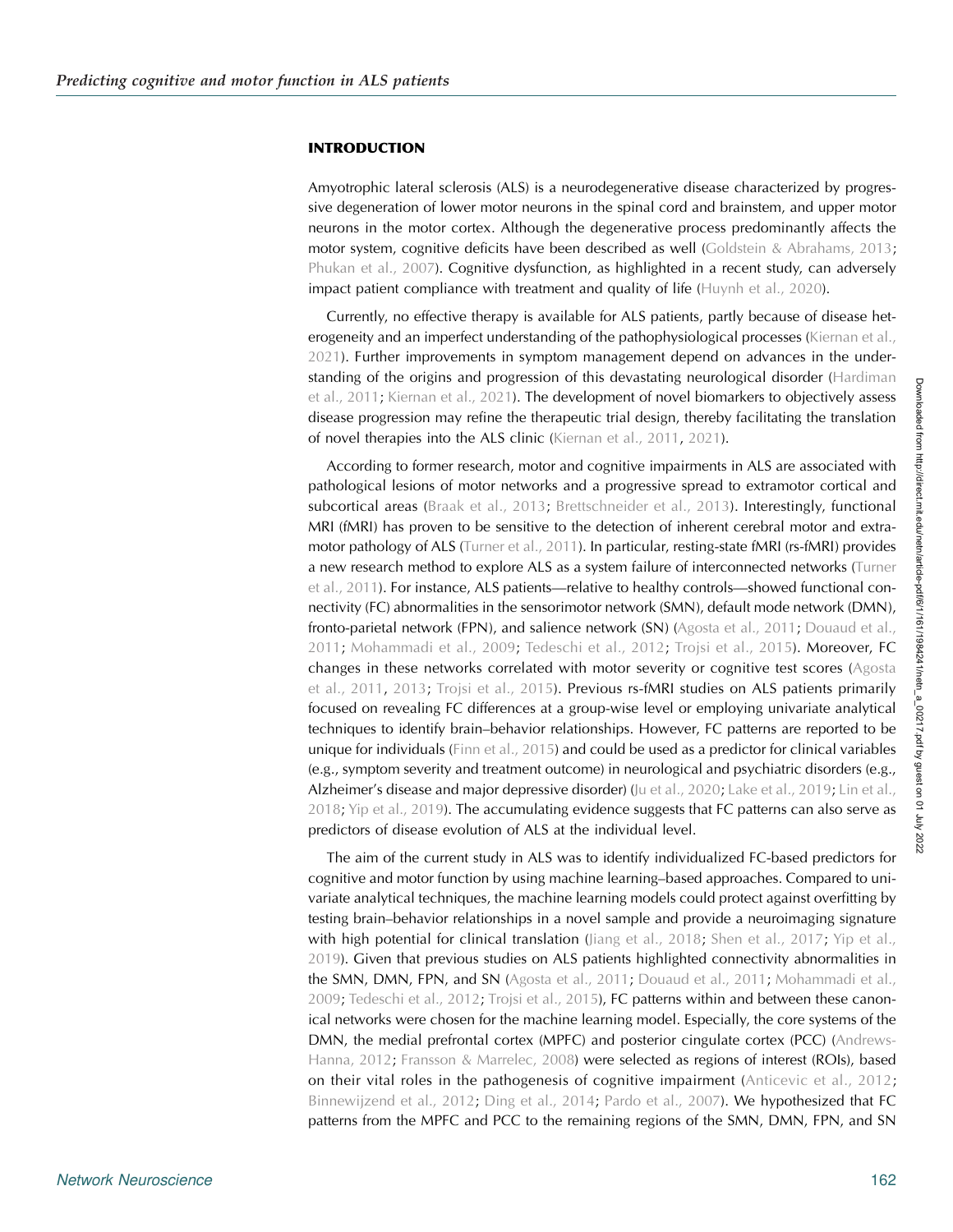would contribute to the prediction of global cognitive functioning in ALS. Additionally, since ALS-specific cognitive changes are coupled with more severe motor decline ([Chiò et al., 2019](#page-11-0); [Crockford et al., 2018;](#page-11-0) [Elamin et al., 2013](#page-11-0)), we also tested whether the FC model for global cognition can be extrapolated to the prediction of motor progression in ALS disease.

# MATERIALS AND METHODS

### Subjects and Cognitive Testing

Thirty-four ALS patients (21 male and 11 female) used in this study were recruited from the Department of Neurology at Southwest Hospital (Chongqing, China). Based on the revised El Escorial criteria ([Brooks et al., 2000](#page-10-0)), these patients were diagnosed with sporadic probable or definite ALS. Severity of motor impairment was measured with the revised ALS functional rating scale (ALSFRS-R) ([Cedarbaum et al., 1999](#page-10-0)). The range of ALSFRS-R scores was 21 to 45 in this work (10 patients at the range of 40–48, 18 patients at the range of 30—39, and 6 patients at the range of 20–29). Disease duration was defined as the duration from symptom onset to the scanning date (months), and disease progression rate was defined as (48-ALSFRS-R)/(disease duration) [\(Kimura et al., 2006\)](#page-12-0). Exclusion criteria included: (1) the presence of other neurological or psychiatric disorders; (2) clinical diagnosis of frontotemporal dementia ([Neary et al.,](#page-12-0) [1998\)](#page-12-0); and (3) family history of motor system diseases. None of the patients received riluzole therapy before.

The Mini-Mental State Examination (MMSE) [\(Folstein et al., 1975](#page-11-0)) and Montreal Cognitive Assessment (MoCA) ([Nasreddine et al., 2005](#page-12-0)) were applied to evaluate global cognition in ALS Patients. Two subjects missed the MMSE and MoCA data, and 32 patients were used for the prediction of global cognitive functioning. All patients were right-handed based on measurements of the Edinburgh inventory. Study protocols were evaluated and approved by the Medical Research Ethics Committee of the Southwest Hospital. In accordance with the Helsinki Declaration, all participants provided written informed consent. The detailed demographic and clinical characteristics are presented in Table 1.

Table 1. Demographic and clinical data of ALS patients

| Age                                      | $48.2 \pm 11.5$ |
|------------------------------------------|-----------------|
|                                          |                 |
| Male/female                              | 22/12           |
| Education level (years)                  | $6.9 \pm 3.0$   |
| Onset (limb/bulbar/both)                 | 26/8/0          |
| El Escorial criteria (probable/definite) | 13/21           |
| Disease duration (month)                 | $24.8 \pm 26.7$ |
| Disease progression rate                 | $1.15 \pm 1.2$  |
| ALSFRS-R score                           | $34.4 \pm 7.0$  |
| MoCA score                               | $25.1 \pm 3.1$  |
| MMSE score                               | $28.2 \pm 2.1$  |

Note. ALSFRS-R, revised ALS functional rating scale; MoCA, Montreal Cognitive Assessment; MMSE, Mini-Mental State Examination.

Downloaded from http://direct.mit.edu/netr/article-pdf/6/1/191/1984241/netn\_a\_00217.pdf by guest on 01 July 2022 Downloaded from http://direct.mit.edu/netn/article-pdf/6/1/161/1984241/netn\_a\_00217.pdf by guest on 01 July 2022

ALSERS-R $\cdot$ 

A scale measured the severity of motor impairment.

### Riluzole:

A medication is used to treat ALS, which may delay disease progression and prolong life.

#### MoCA:

A scale applied to evaluate global cognitive function.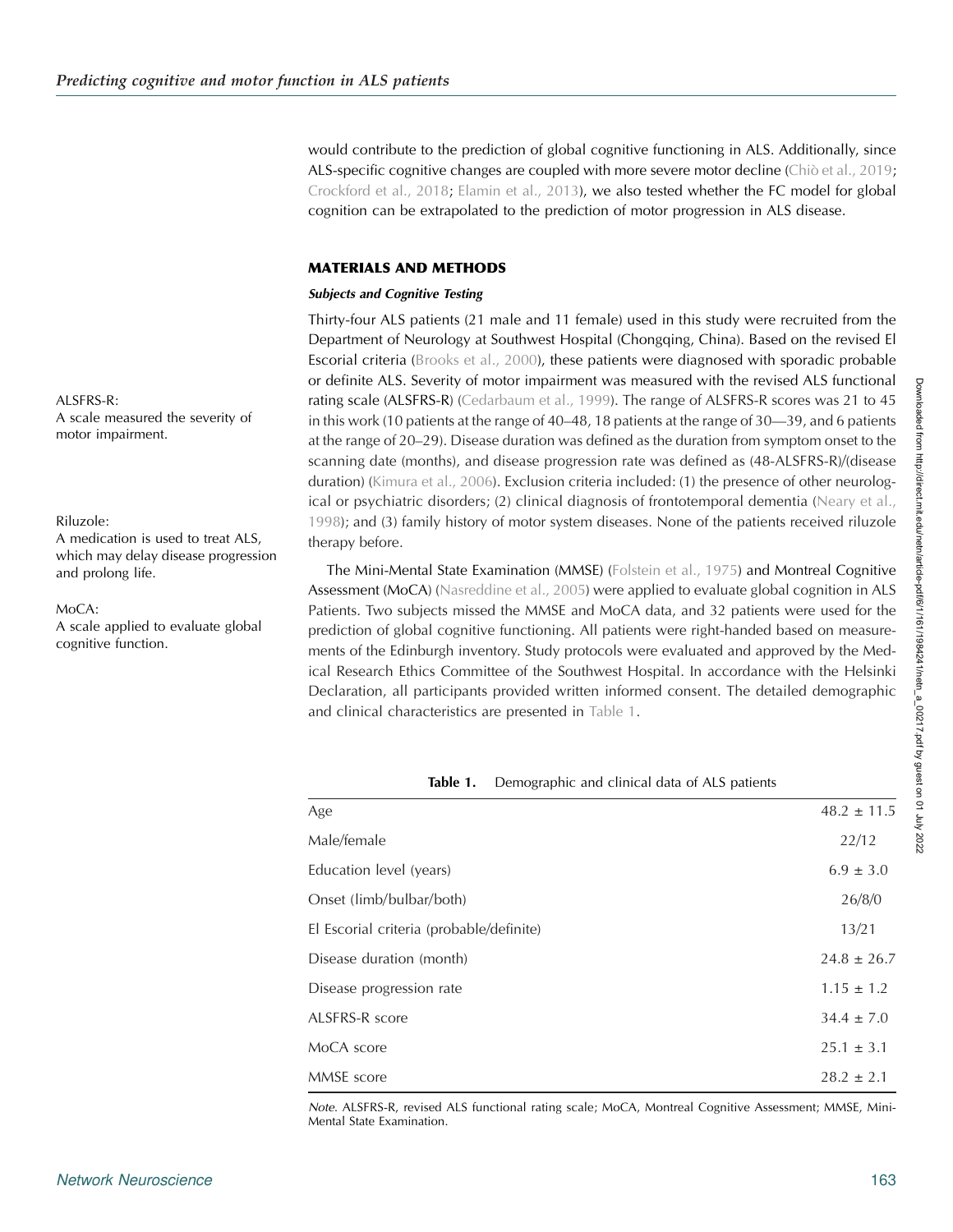#### Data Acquisition

Image data were acquired using a Siemens 3T Tim Trio scanner. Functional images were acquired using an echo-planar imaging sequence with the following settings:  $TR/TE =$ 2,000 ms/30 ms, flip angle = 90°, FOV = 192  $\times$  192 mm<sup>2</sup>, matrix = 64  $\times$  64, slices = 36, thickness/gap = 3 mm/1 mm, voxel size =  $3 \times 3 \times 3$  mm<sup>3</sup>. For each subject, a total of 240 volumes were acquired during which participants were instructed to keep their eyes closed but stay awake for a period of 480 s. High-resolution anatomical images were obtained using a magnetization-prepared rapid gradient-echo (MP-RAGE) sequence with the following settings: TR/TE = 1,900 ms/2.52 ms, flip angle =  $9^{\circ}$ , matrix size = 256  $\times$  256, slices = 176, thickness = 1 mm, and voxel size =  $1 \times 1 \times 1$  mm<sup>3</sup>.

#### Data Preprocessing

Functional images preprocessing was performed using fMRIPrep (version 1.4.1) ([Esteban](#page-11-0) [et al., 2019\)](#page-11-0). Briefly, the T1-weighted  $(T1w)$  image was corrected for intensity nonuniformity with N4BiasFieldCorrection (ANTs) and used as T1w-reference throughout the workflow. Then, a blood oxygen level–dependent (BOLD) reference volume and its skull-stripped version were generated using a custom methodology of fMRIprep. The BOLD reference was coregistered with the T1w reference (bbregister, FreeSurfer). Coregistration was configured with 9 degrees of freedom to account for the distortions remaining in the BOLD reference. Head-motion parameters with respect to the BOLD reference are estimated before any spatiotemporal filtering using mcflirt (FSL). After that, the BOLD runs were slice-time corrected using 3dTshift (AFNI) and resampled into the MNI152NLin2009cAsym standard volumetric space. Framewise displacement (FD) [\(Power et al., 2012](#page-12-0)) was calculated for each functional run.

To remove the confounds due to physical and physiological noise, the following nuisance regressors were simultaneously included in a linear regression model: six realignment parameters and their temporal derivatives ([Power et al., 2012](#page-12-0)), physiological noise estimated using the anatomical component correction method (aCompCor, the top five principal components from the union of cerebrospinal fluid and white matter masks calculated in T1w space) ([Behzadi et al., 2007\)](#page-10-0), and first-order Legendre polynomial. Finally, temporal band-pass filtering (0.01  $\sim$  0.1 Hz) was applied to the residual time series. For further details of the pipeline, please see the section corresponding to the workflows in fMRIPrep's documentation ([https://fmriprep.org/en/latest/workflows.html\)](https://fmriprep.org/en/latest/workflows.html).

#### Regions of Interest–Based Functional Connectivity Analyses

On the basis of former research ([Raichle, 2011\)](#page-12-0), the supplementary motor area (SMA) and bilateral motor cortex constituted the SMN, the MPFC, PCC, and bilateral parietal cortex constituted the DMN, and the dorsal medial prefrontal cortex (PFC), bilateral anterior PFC, and superior parietal cortex constituted the FPN. For the SN, it comprised five key nodes (i.e., dorsal anterior cingulate cortex [dACC], bilateral anterior PFC and insula) as described in [Menon](#page-12-0) [\(2015\)](#page-12-0). Especially, the MPFC and PCC were chosen as two seed regions based on their crucial role in cognitive decline. All above-mentioned brain regions and corresponding coordinates ([Table 2](#page-4-0)) used in this work were obtained from [Raichle \(2011\)](#page-12-0). For each individual subject, we computed the Pearson correlation coefficient between the averaged time course of each seed region (sphere with radius = 5 mm) and the time courses of the remaining network's nodes. Then the generated Pearson's r maps were converted to z maps using Fisher's z transformation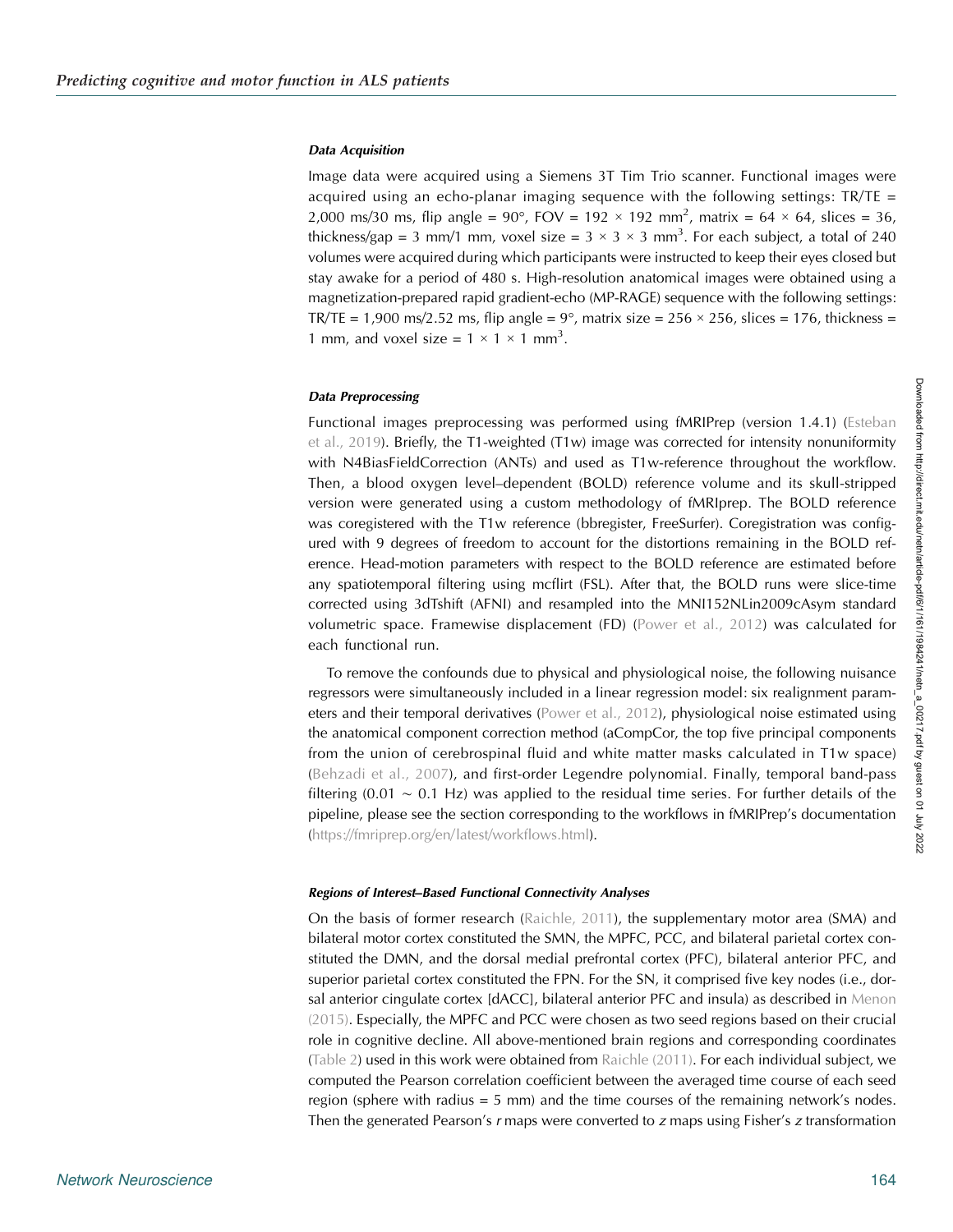<span id="page-4-0"></span>

| Network/region                 | MNI coordinates |  |  |  |
|--------------------------------|-----------------|--|--|--|
| <b>SMN</b>                     |                 |  |  |  |
| <b>SMA</b>                     | $0, -21, 48$    |  |  |  |
| Left motor cortex              | $-39, -26, 51$  |  |  |  |
| Right motor cortex             | $38, -26, 48$   |  |  |  |
| <b>DMN</b>                     |                 |  |  |  |
| <b>MPFC</b>                    | $-1, 54, 27$    |  |  |  |
| PCC                            | $0, -52, 27$    |  |  |  |
| Left parietal cortex           | $-46, -66, 30$  |  |  |  |
| Right parietal cortex          | $49, -63, 33$   |  |  |  |
| <b>FPN</b>                     |                 |  |  |  |
| dmPFC                          | 0, 24, 46       |  |  |  |
| Left anterior PFC              | $-44, 45, 0$    |  |  |  |
| Right anterior PFC             | 44, 45, 0       |  |  |  |
| Left superior parietal cortex  | $-50, -51, 45$  |  |  |  |
| Right superior parietal cortex | $50, -51, 45$   |  |  |  |
| SN                             |                 |  |  |  |
| dACC                           | 0, 21, 36       |  |  |  |
| Left anterior PFC              | $-35, 45, 30$   |  |  |  |
| Right anterior PFC             | 32, 45, 30      |  |  |  |
| Left insula                    | $-41, 3, 6$     |  |  |  |
| Right insula                   | 41, 3, 6        |  |  |  |

Table 2. Brain regions and corresponding coordinates applied for FC analyses

Note. SMA, supplementary motor area; MPFC, medial prefrontal cortex; PCC, posterior cingulate cortex; dmPFC, dorsal medial prefrontal cortex; PFC, prefrontal cortex; dACC, dorsal anterior cingulate cortex.

([Figure 1A](#page-5-0) and [1B](#page-5-0)). The above FC analyses were performed using the rsHRF toolbox ( $Wu$ [et al., 2021\)](#page-13-0) [\(https://www.nitrc.org/projects/rshrf](https://www.nitrc.org/projects/rshrf)).

### Individualized Prediction

We employed a multiple kernel learning (MKL) with lasso regularization algorithm to predict cognitive (MMSE and MoCA) and motor (ALSFRS-R) test scores, implemented in the PRoNTo ([https://www.mlnl.cs.ucl.ac.uk/pronto,](http://www.mlnl.cs.ucl.ac.uk/pronto) version 2.1.1) and SpicyMKL toolbox ([https://ibis.t.u](http://ibis.t.u-tokyo.ac.jp/suzuki/software/SpicyMKL/) [-tokyo.ac.jp/suzuki/software/SpicyMKL/,](http://ibis.t.u-tokyo.ac.jp/suzuki/software/SpicyMKL/) version 3) [\(Suzuki & Tomioka, 2011](#page-13-0)). A nested cross-validation was used simultaneously for the selection of the hyperparameter (5-fold cross-validation for the inner loop to optimize the model's hyperparameter, that is, grid search soft-margin C: [0.0001, 0.001, 0.01, 0.1, 1, 10, 100], then the best C value was used for the

Nested cross-validation: Training model hyperparameters and evaluating model performance.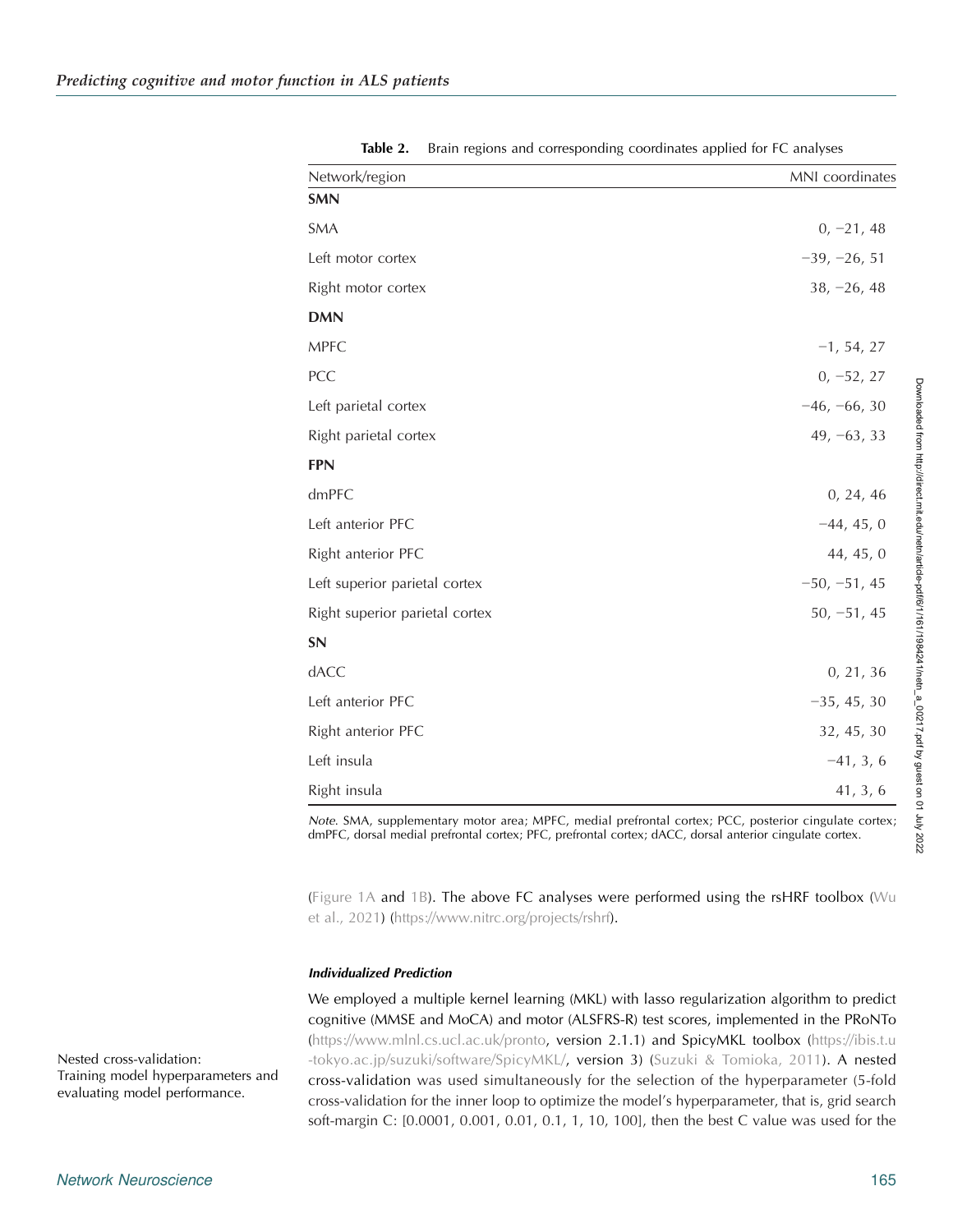<span id="page-5-0"></span>

Figure 1. (A) Functional connectivity maps (left panel) and their relationships (right panel) with Montreal Cognitive Assessment (MoCA) (left part matrix) and amyotrophic lateral sclerosis functional rating scale (ALSFRS-R) scores (right part matrix), obtained by partial correlation analysis (with age, gender, and mean framewise displacement as covariates). (B) Functional connectivity (FC) features for the prediction of MoCA and ALSFRS-R scores. (C) Flow chart of the nested cross-validation. (D) Scatter plot showing actual and predicted MoCA ( $r = 0.737$ ,  $p = 0.015$ ) / ALSFRS-R ( $r = 0.764$ ,  $p = 0.003$ ) scores. The size of the scatter point is proportional to age.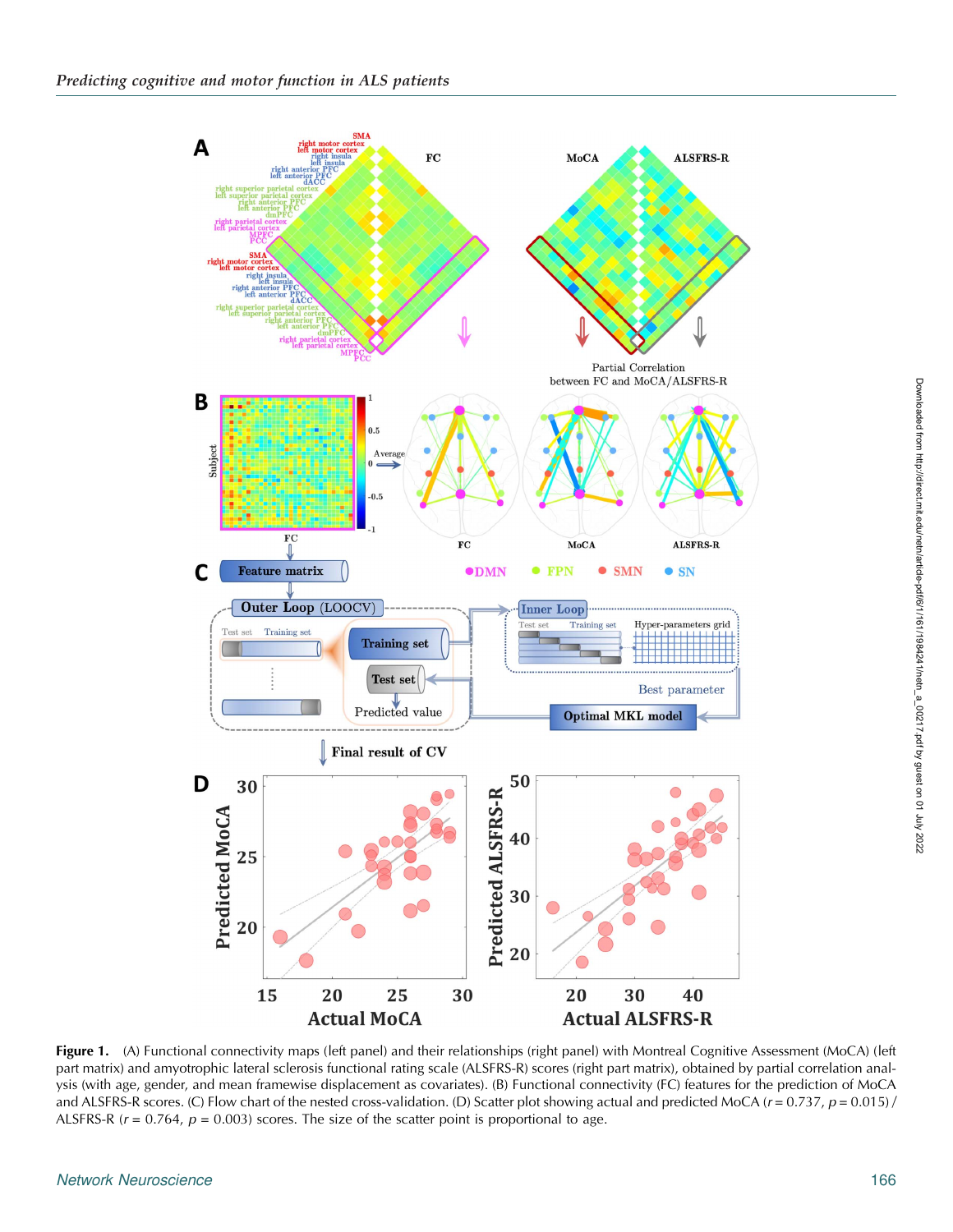outer loop) and assessment of generalization capacity (leave-one-out for the outer loop, see [Figure 1C\)](#page-5-0). Age, gender, and mean FD were combined in one single linear kernel. For each FC, a linear kernel was computed. All kernels were mean centered and normalized before MKL modeling. The Pearson correlation coefficient  $(r)$  and root mean squared error  $(rMSE)$ were calculated between the actual and predicted motor and cognitive test scores for the overall predictive performance. Permutation tests were carried out to assess the statistical significance of the correlation coefficient and rMSE (randomly shuffled cognitive and motor scores 1,000 times). The results were considered significant if the p value  $< 0.05/3 = 0.017$ (Bonferroni correction to account for multiple comparisons).

To examine the specificity of the SMN, DMN, FPN, and SN in predicting cognitive and motor test scores, the visual (left visual system: −7, 83, 2; right visual system: 7, 83, 2) and auditory networks (left auditory system: −62, −30, 12; right auditory system: 59, −27, 15) that are not directly related to ALS disease pathology were also included in the machine learning model ([Raichle, 2011\)](#page-12-0). The predictive power of the model with and without the two networks was compared using Meng's Z test ([Meng et al., 1992](#page-12-0)).

Besides, to further clarify the specificity of FC from the seed regions to the FPN or SN or SMN in the prediction of individual cognitive and motor scores, a computational lesion analysis was further performed ([Feng et al., 2018](#page-11-0); [Wang et al., 2021\)](#page-13-0). Concretely, the FC patterns excluding connectivity from seed regions to the FPN or SN or SMN were employed for the prediction of MoCA and ALSFRS-R scores. The predictive power for lesion and no lesion model was compared using Meng's Z test.

# RESULTS

The MKL regression model showed that FC from the MPFC and PCC to the DMN regions (i.e., bilateral parietal cortex) as well as to the SMN, FPN, and SN regions were predictive for the individual MoCA and ALSFRS-R scores. As shown in [Figure 1D,](#page-5-0) the predicted MoCA and ALSFRS-R scores significantly correlated with the actual MoCA ( $r = 0.737$ ,  $p = 0.015$ ; rMSE = 2.172,  $p = 0.014$ ) and ALSFRS-R ( $r = 0.764$ ,  $p = 0.003$ ; rMSE = 5.006,  $p = 0.006$ ) scores. No prediction was found for the MMSE scores ( $r = 0.013$ ,  $p = 0.573$ ; rMSE = 5.746,  $p = 0.438$ .

After inclusion of the visual and auditory networks in the MKL model, FC patterns were not predictive for the MoCA ( $r = 0.369$ ,  $p = 0.123$ ; rMSE = 3.307,  $p = 0.086$ ), MMSE ( $r =$ 0.203,  $p = 0.291$ ; rMSE = 3.726,  $p = 0.442$ ), and ALSFRS-R scores ( $r = 0.309$ ,  $p = 0.157$ ; rMSE = 9.057,  $p = 0.160$ ). Moreover, the predictive power of the model for MoCA and ALSFRS-R scores decreased dramatically (MoCA: Meng's  $Z = 2.637$ ,  $p = 0.004$ ; ALSFRS-R: Meng's  $Z = 3.317$ ,  $p < 0.001$ ). These results may indicate that the SMN, DMN, FPN, and SN are specific to the individualized prediction of cognitive and motor functions in ALS patients.

The computational lesion analysis revealed that FC patterns excluding connectivity with the SMN were not predictive for ALSFRS-R  $(r = 0.152, p = 0.286; rMSE = 15.063, p = 0.226;$ Meng's Z =  $-3.523$ ,  $p < 0.001$ ) and MoCA ( $r = 0.187$ ,  $p = 0.295$ ; rMSE = 6.756,  $p =$ 0.168; Meng's  $Z = -3.740$ ,  $p < 0.001$ ) scores. After exclusion of connectivity to the FPN, FC patterns were not predictive for ALSFRS-R scores ( $r = -0.267$ ,  $p = 0.881$ ; rMSE = 15.946,  $p = 0.736$ ). Additionally, FC after lesion of the connectivity with SN was not predictive for MoCA scores ( $r = -0.015$ ,  $p = 0.553$ ; rMSE = 8.631,  $p = 0.842$ ). More details about the lesion results are presented in [Table 3.](#page-7-0)

Meng's Z test: Comparison of the correlated correlation coefficients.

Computational lesion analysis: Examining the specificity of connectivity for predictions.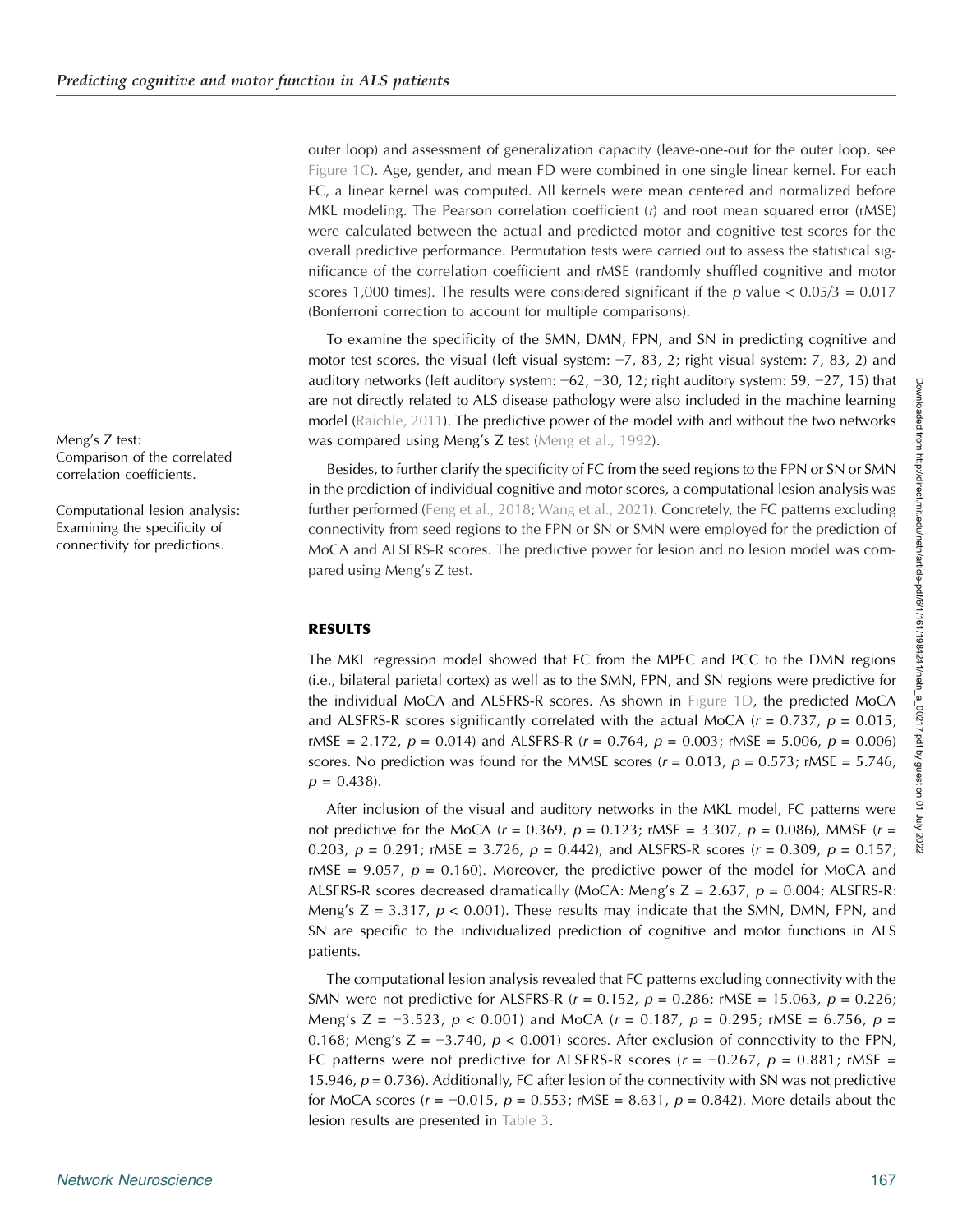<span id="page-7-0"></span>

|           | Dependent variable | Predictive power |                        |          |                        | Lesion vs. no lesion model |                        |
|-----------|--------------------|------------------|------------------------|----------|------------------------|----------------------------|------------------------|
| Lesion    |                    | rMSE             | $p$ value <sup>a</sup> |          | $p$ value <sup>a</sup> | Meng's $Z$                 | $p$ value <sup>b</sup> |
| Seeds-SMN | MoCA               | 6.756            | 0.168                  | 0.187    | 0.295                  | $-3.740$                   | < 0.001                |
|           | ALSFRS-R           | 15.063           | 0.226                  | 0.152    | 0.286                  | $-3.523$                   | < 0.001                |
| Seeds-FPN | MoCA               | 2.170            | 0.002                  | 0.783    | 0.002                  | 0.576                      | 0.718                  |
|           | ALSFRS-R           | 15.946           | 0.736                  | $-0.267$ | 0.881                  | $-4.729$                   | < 0.001                |
| Seeds-SN  | MoCA               | 8.631            | 0.842                  | $-0.015$ | 0.553                  | $-3.849$                   | < 0.001                |
|           | ALSFRS-R           | 8.788            | 0.036                  | 0.503    | 0.017                  | $-2.322$                   | 0.010                  |

Table 3. Results of prediction with specific lesion analysis

<sup>a</sup> Permutation test.<br><sup>b</sup> Parametric test; seeds: MPFC&PCC.

### DISCUSSION

This is the first brain imaging study applying the FC-based machine learning algorithm to predict cognitive and motor function in ALS disease at single-subject level. The MKL model has identified FC within the DMN as well as between the DMN and the SMN, FPN, and SN, contributing to the prediction of global cognitive functioning in ALS. In addition, the observed FC patterns also predicted individual motor impairment scores. The current findings show that individual differences in baseline connectivity within and between large-scale neural networks contribute to variability in global cognition and motor progression in ALS disease. Furthermore, the identified predication models may provide novel biomarkers for clinical trial designs, holding the promise of the development of effective therapies for ALS patients.

Individual differences in MoCA scores are closely linked to connectivity from the MPFC and PCC to the bilateral parietal cortex, demonstrating that the DMN intranetwork connectivity was predictive for global cognitive function in ALS. The DMN, characterized by deactivation during goal-directed cognitive tasks and increased activity in self-referential processing ([Buckner et al., 2008](#page-10-0); [Raichle et al., 2001\)](#page-12-0), plays an important role in the pathogenesis of cognitive impairment [\(Binnewijzend et al., 2012](#page-10-0); [Greicius et al., 2004](#page-11-0); [Sorg et al., 2007\)](#page-13-0). In particular, the MPFC and PCC were key structures for cognitive decline, typically found in normal aging ([Pardo et al., 2007](#page-12-0)), as well as in mild cognitive impairments, and in Alzheimer's disease (AD) ([Binnewijzend et al., 2012](#page-10-0)). Previous studies have linked impaired connectivity within the DMN to ALS patients without dementia ([Agosta et al., 2013](#page-10-0); [Mohammadi et al.,](#page-12-0) [2009;](#page-12-0) [Trojsi et al., 2015](#page-13-0)). Moreover, connectivity abnormalities in the DMN correlated with cognitive performance scores in ALS ([Agosta et al., 2013](#page-10-0)). The current results further lend support to the assumption that ALS can be characterized by the alteration of functional networks associated with global cognition, even before the occurrence of overt dementia. As discussed above, the DMN frequently underpins the development of cognitive deficits in ALS disease. However, clinical disability scores (ALSFRS-R) could also be reliably predicted by DMN connectivity. As the correlation between DMN connectivity and motor severity has been observed in patients with ALS ([Agosta et al., 2013\)](#page-10-0), our results extended previous findings by showing that DMN connectivity was predictive for motor progression in newly diagnosed drug-naive individuals. According to former ALS research, cognitive impairments are associated with a more rapid decline of motor function [\(Chiò et al., 2019;](#page-11-0) [Crockford et al., 2018;](#page-11-0) [Elamin](#page-11-0) [et al., 2013\)](#page-11-0). This could indicate that neural networks accounting for cognitive functioning may predict motor progression in ALS. Overall, the current findings imply that the pathological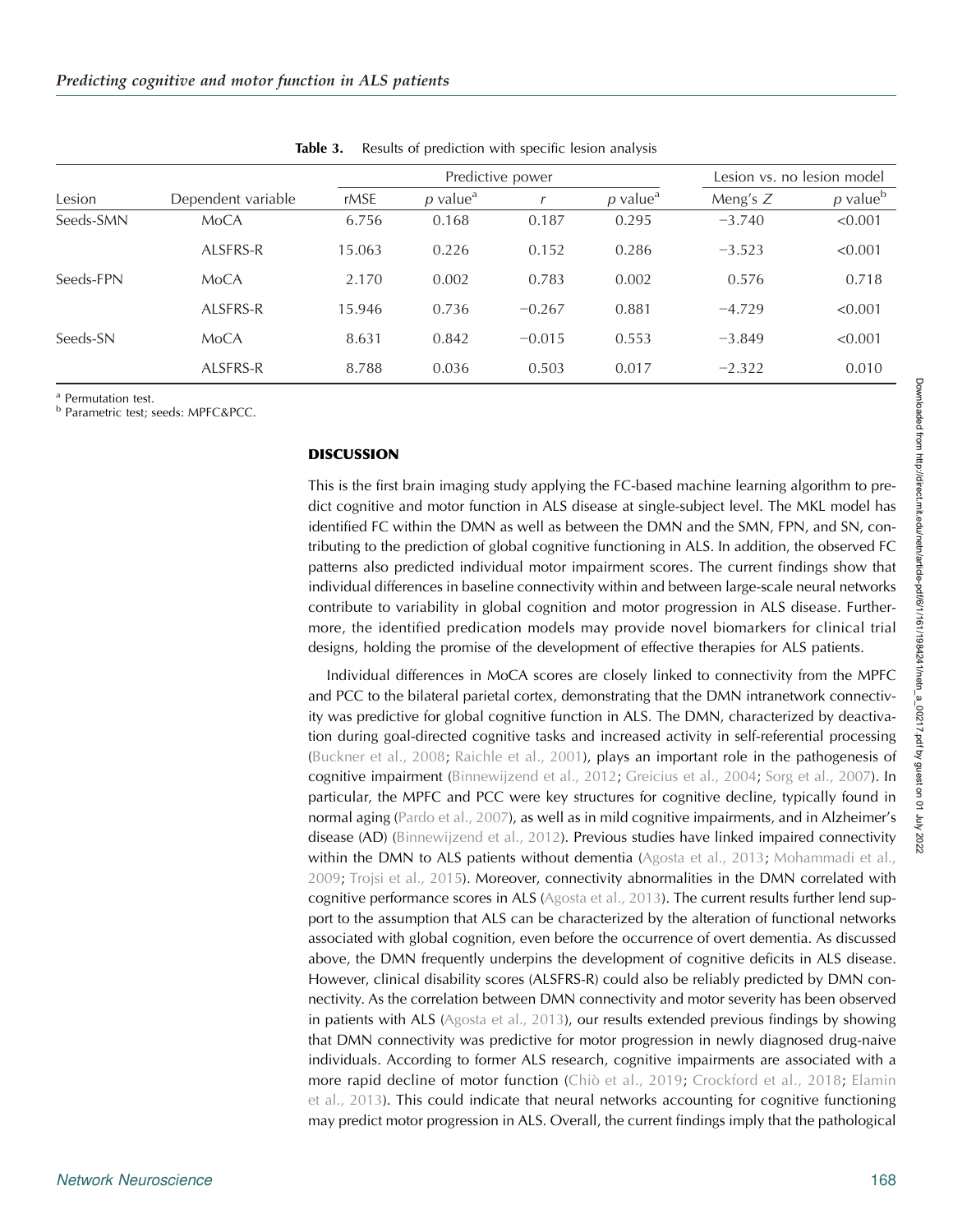process of ALS involves DMN regions, and lesions of the DMN can be predictive for the level of cognitive and motor decline.

FC between the DMN and SMN, FPN, and SN were predictive for MoCA and ALSFRS-R scores in ALS, providing further evidence for the involvement of the SMN, FPN, and SN in ALS. The SMN, FPN, and SN have been described in previous rs-fMRI studies on ALS ([Agosta](#page-10-0) [et al., 2011,](#page-10-0) [2013](#page-10-0); [Mohammadi et al., 2009;](#page-12-0) [Tedeschi et al., 2012;](#page-13-0) [Trojsi et al., 2015\)](#page-13-0). In particular, the SMN is responsible for motor function, and abnormal connectivity in this network contributes to motor dysfunction in patients with ALS ([Agosta et al., 2011](#page-10-0), [2013](#page-10-0); [Mohammadi](#page-12-0) [et al., 2009](#page-12-0); [Tedeschi et al., 2012;](#page-13-0) [Trojsi et al., 2015\)](#page-13-0). The FPN subserves attention, executive processing, planning, and working memory [\(Corbetta & Shulman, 2002](#page-11-0)). Altered FPN connectivity could explain the executive deficits frequently observed in ALS ([Agosta et al., 2013](#page-10-0); [Tedeschi et al., 2012;](#page-13-0) [Trojsi et al., 2015](#page-13-0)). The SN has been conceptualized as a bottom-up processor of salient experiences, and is involved in the initiation of cognitive control by influencing activation of the FPN and the DMN [\(Menon, 2011;](#page-12-0) [Menon & Uddin, 2010;](#page-12-0) [Seeley](#page-12-0) [et al., 2007\)](#page-12-0). Abnormal connectivity in the SN accounts for behavioral disturbances (e.g., apathy, irritability, aggression, disinhibition, and distractibility) in ALS patients ([Phukan et al.,](#page-12-0) [2007;](#page-12-0) [Trojsi et al., 2015\)](#page-13-0). Taken together, our current findings suggest that motor and extramotor networks are involved in ALS, supporting the notion of ALS as a multinetwork disorder.

Of note, this study showed that FC between the DMN and SMN as well as between the DMN, FPN, and SN were predictive for MoCA and ALSFRS-R scores, indicating that baseline internetwork connectivity can be used to explain individual differences in global cognitive and motor function in ALS patients. As described above about the role of the DMN and SMN, it is not surprising that global cognition and motor progression can be predicted by using the connectivity between the DMN and SMN. Interestingly, after the lesion of this internetwork connectivity, the predictive power of the model for MoCA and ALSFRS-R scores decreased significantly (i.e., FC patterns were not predictive for these two measurements). This result may demonstrate that the DMN-SMN connectivity is specific to the individualized prediction of cognitive and motor functioning in ALS.

Regarding the DMN, FPN, and SN, a triple network model proposes that functional interactions among the three core neurocognitive networks are crucial for attention control, work-ing memory, decision-making, and other higher level cognitive functions ([Chen et al., 2013](#page-10-0); [Menon, 2011](#page-12-0)). Dysfunctional couplings between the three networks may underlie the progression of cognitive deficits in Parkinson's disease ([Putcha et al., 2016\)](#page-12-0). We found that functional couplings between the DMN, FPN, and SN were predictive for global cognition in ALS patients, further supporting the triple network model as a common neuronal substrate of cognitive functioning. Besides, these couplings were also predictive for individual motor deficits, suggesting that neural circuits underlying cognitive function may predict motor symptoms in ALS.

Although the MoCA scores can be predicted by interactions between the DMN, FPN, and SN, the computational lesion results have shown the specificity of the DMN-SN coupling in predicting global cognition of ALS. To support complex and flexible cognitive processes, the SN signals the DMN to reduce its activity when a salient event is detected (Menon  $\&$ [Uddin, 2010;](#page-12-0) [Sridharan et al., 2008\)](#page-13-0). Communications between the SN and DMN are crucial for efficient cognitive control ([Bonnelle et al., 2012;](#page-10-0) [Ham et al., 2013](#page-11-0); [Jilka et al., 2014\)](#page-12-0). Moreover, successful cognition in elderly people relies on healthy coupling between the SN and DMN [\(Putcha et al., 2016](#page-12-0); [Tsvetanov et al., 2016\)](#page-13-0), and the abnormality of this internetwork connectivity is associated with cognitive decline in AD patients [\(He et al., 2014](#page-11-0)). The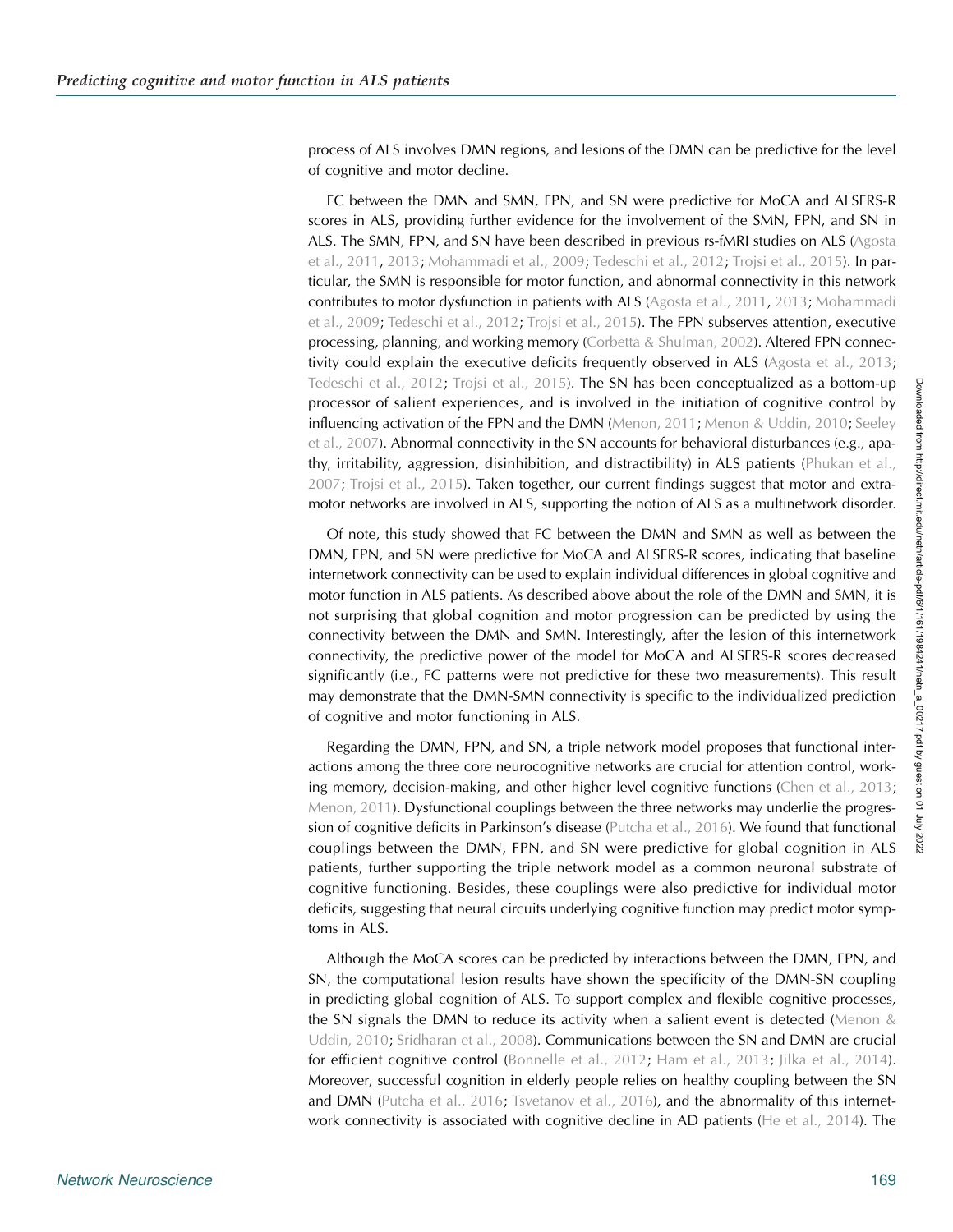above-mentioned findings indicate that the DMN-SN coupling is important for the maintenance of cognitive capacities. Therefore, FC patterns after a lesion of this connectivity were not predictive for global cognition in ALS. Nonetheless, the DMN-FPN coupling did not show resembling specificity in predicting MoCA scores. The cooperation between the DMN and FPN has been shown to control executive functions such as cognitive flexibility, attention, and working memory [\(Cole et al., 2012](#page-11-0); [Dajani & Uddin, 2015](#page-11-0); [Douw et al., 2016](#page-11-0)). The specificity of the DMN-FPN connectivity in predicting cognitive function of ALS should be further validated by using more specific cognitive measures (e.g., verbal fluency, attention, set shifting, and episodic memory) [\(Chiò et al., 2019](#page-11-0); [Phukan et al., 2007](#page-12-0)), since the MoCA is a general and brief cognitive screening instrument. Finally, the specificity was observed for the DMN-FPN coupling in predicting ALSFRS-R scores, implying that neural networks accounting for cognitive changes may be used to predict motor decline. A possible explanation for this finding could be that cognitive changes are coupled with greater motor decline in ALS [\(Chiò](#page-11-0) [et al., 2019;](#page-11-0) [Crockford et al., 2018;](#page-11-0) [Elamin et al., 2013](#page-11-0)).

It should be pointed out that our prediction model was not validated in another independent dataset. However, the results with the holdout method indicated that FC within the DMN as well as between the DMN and the SMN, FPN, and SN could reliably predict global cognition and motor function in ALS patients (Supporting Information Figure S1, unlike the leave-one-out cross-validation, the test set is never used as the training set and vice versa). In addition, there is a lack of longitudinal data addressing the predictive model of progression rate on MoCA and ALSFRS-R scores. Notwithstanding, here we applied the disease progression rate—defined as (48-ALSFRS-R)/(disease duration)—([Kimura et al., 2006](#page-12-0)) for MKL modeling. The results showed that disease progression rate could not be predicted by the observed FC patterns ( $r = 0.403$ ,  $p = 0.085$ ; rMSE = 1.687,  $p = 0.074$ ), suggesting that the FC model of global cognition cannot be extrapolated to the prediction of this measurement. More suitable FC models are needed to further verify the current finding. Furthermore, future studies with longitudinal datasets would be necessary to further predict cognitive and motor decline in ALS patients. Finally, this work only assessed global cognitive function in ALS patients. To further investigate FC-based predictive models for specific cognitive impairments, a comprehensive battery of neuropsychological tests encompassing language, memory, executive function, social cognition, and visuospatial function should be included in a future study ([Chiò](#page-11-0) [et al., 2019;](#page-11-0) [Consonni et al., 2018](#page-11-0); [Crockford et al., 2018](#page-11-0); [Lule et al., 2018\)](#page-12-0).

# **CONCLUSIONS**

In summary, our results show that individual differences in FC within and between large-scale neural networks contribute to variability in global cognition and motor progression, supporting the notion of ALS as a multinetwork disorder. Moreover, the identified brain connectivity signatures may provide novel biomarkers for effective therapy of ALS patients. Replication and validation using other and larger datasets are needed before these models can be confidentially used in clinical practice.

# SUPPORTING INFORMATION

Supporting information for this article is available at [https://doi.org/10.1162/netn\\_a\\_00217](https://doi.org/10.1162/netn_a_00217).

# AUTHOR CONTRIBUTIONS

Luqing Wei: Methodology; Writing – original draft; Writing – review & editing. Chris Baeken: Validation; Writing – review & editing. Daihong Liu: Data curation; Investigation. Jiuquan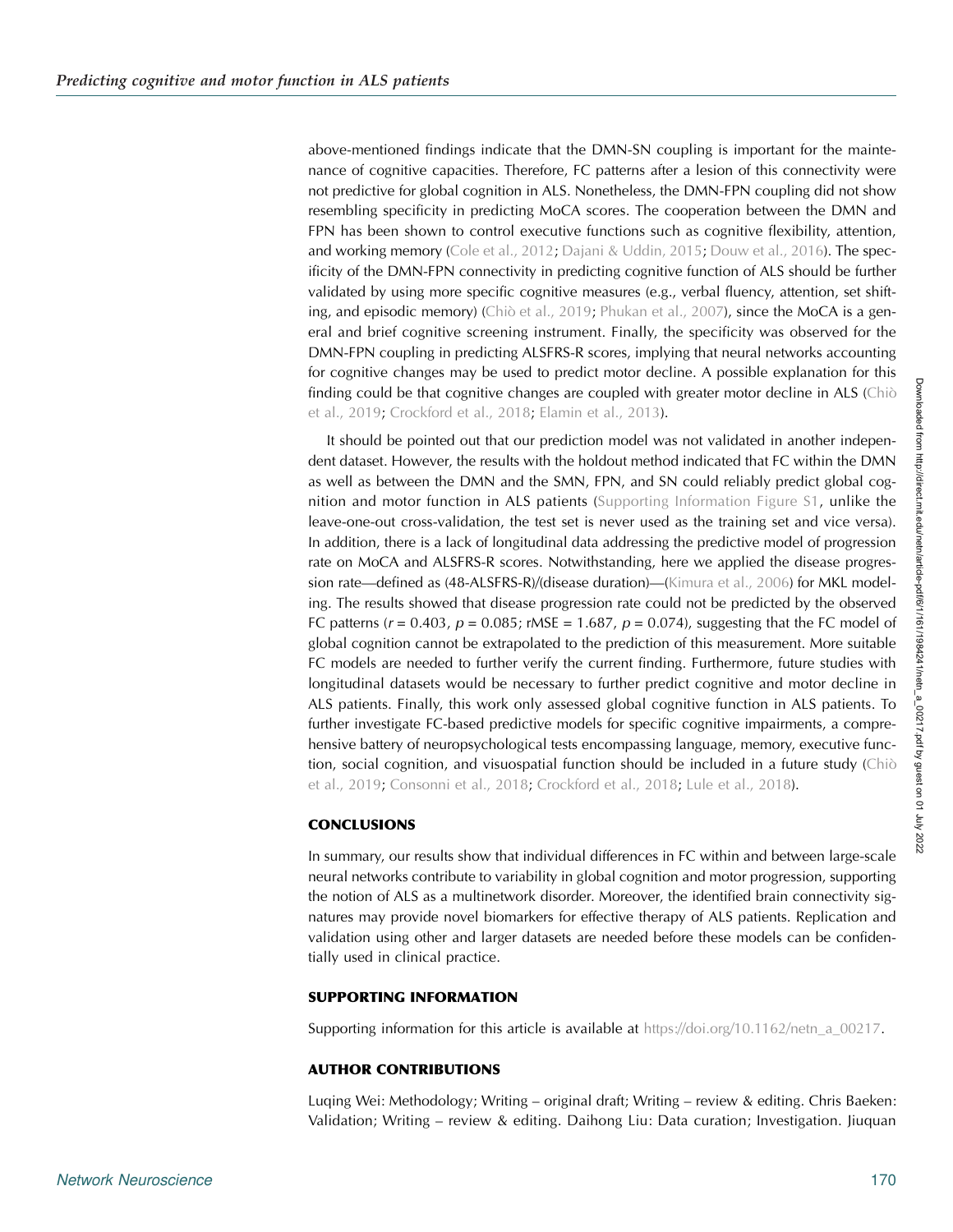<span id="page-10-0"></span>Zhang: Conceptualization; Project administration; Supervision. Guo-Rong Wu: Methodology; Writing – original draft; Writing – review & editing.

# FUNDING INFORMATION

Luqing Wei, National Natural Science Foundation of China ([https://dx.doi.org/10.13039](http://dx.doi.org/10.13039/501100001809) [/501100001809\)](http://dx.doi.org/10.13039/501100001809), Award ID: 31900764. Guo-Rong Wu, National Natural Science Foundation of China ([https://dx.doi.org/10.13039/501100001809](http://dx.doi.org/10.13039/501100001809)), Award ID: 61876156. Jiuquan Zhang, National Natural Science Foundation of China ([https://dx.doi.org/10.13039/501100001809\)](http://dx.doi.org/10.13039/501100001809), Award ID: 82071883. Chris Baeken, Research Foundation - Flanders (FWO), Award ID: T000720N.

This work was also supported by the Queen Elisabeth Medical Foundation for Neurosciences, by the Ghent University Multidisciplinary Research Partnership "The Integrative Neuroscience of Behavioral Control," a grant BOF16/GOA/017 for a Concerted Research Action of Ghent University, and by an Applied Biomedical (TBM) grant of the Agency for Innovation through Science and Technology (IWT), part of the Research Foundation - Flanders (FWO) PrevenD Project 2.0 (T000720N) and FWO project G011018N.

# **REFERENCES**

- Agosta, F., Canu, E., Valsasina, P., Riva, N., Prelle, A., Comi, G., & Filippi, M. (2013). Divergent brain network connectivity in amyotrophic lateral sclerosis. Neurobiology of Aging, 34(2), 419–427. [https://doi.org/10.1016/j.neurobiolaging.2012.04.015,](https://doi.org/10.1016/j.neurobiolaging.2012.04.015) PubMed: [22608240](https://pubmed.ncbi.nlm.nih.gov/22608240)
- Agosta, F., Valsasina, P., Absinta, M., Riva, N., Sala, S., Prelle, A., Copetti, M., Comola, M., Comi, G., & Filippi, M. (2011). Sensorimotor functional connectivity changes in amyotrophic lateral sclerosis. Cerebral Cortex, 21(10), 2291-2298. [https://doi.org](https://doi.org/10.1093/cercor/bhr002) [/10.1093/cercor/bhr002,](https://doi.org/10.1093/cercor/bhr002) PubMed: [21368084](https://pubmed.ncbi.nlm.nih.gov/21368084)
- Andrews-Hanna, J. R. (2012). The brain's default network and its adaptive role in internal mentation. Neuroscientist, 18(3), 251–270. <https://doi.org/10.1177/1073858411403316>, PubMed: [21677128](https://pubmed.ncbi.nlm.nih.gov/21677128)
- Anticevic, A., Cole, M. W., Murray, J. D., Corlett, P. R., Wang, X. J., & Krystal, J. H. (2012). The role of default network deactivation in cognition and disease. Trends in Cognitive Sciences, 16(12), 584–592. [https://doi.org/10.1016/j.tics.2012.10.008,](https://doi.org/10.1016/j.tics.2012.10.008) PubMed: [23142417](https://pubmed.ncbi.nlm.nih.gov/23142417)
- Behzadi, Y., Restom, K., Liau, J., & Liu, T. T. (2007). A component based noise correction method (CompCor) for BOLD and perfusion based fMRI. NeuroImage, 37(1), 90-101. [https://doi.org/10](https://doi.org/10.1016/j.neuroimage.2007.04.042) [.1016/j.neuroimage.2007.04.042,](https://doi.org/10.1016/j.neuroimage.2007.04.042) PubMed: [17560126](https://pubmed.ncbi.nlm.nih.gov/17560126)
- Binnewijzend, M. A. A., Schoonheim, M. M., Sanz-Arigita, E., Wink, A. M., van der Flier, W. M., Tolboom, N., Adriaanse, S. M., Damoiseaux, J. S., Scheltens, P., van Berckel, B. N. M., & Barkhof, F. (2012). Resting-state fMRI changes in Alzheimer's disease and mild cognitive impairment. Neurobiology of Aging, 33(9), 2018–2028. [https://doi.org/10.1016/j.neurobiolaging](https://doi.org/10.1016/j.neurobiolaging.2011.07.003) [.2011.07.003](https://doi.org/10.1016/j.neurobiolaging.2011.07.003), PubMed: [21862179](https://pubmed.ncbi.nlm.nih.gov/21862179)
- Bonnelle, V., Ham, T. E., Leech, R., Kinnunen, K. M., Mehta, M. A., Greenwood, R. J., & Sharp, D. J. (2012). Salience network integrity predicts default mode network function after traumatic brain injury. Proceedings of the National Academy of Sciences of the

United States of America, 109(12), 4690–4695. [https://doi.org](https://doi.org/10.1073/pnas.1113455109) [/10.1073/pnas.1113455109,](https://doi.org/10.1073/pnas.1113455109) PubMed: [22393019](https://pubmed.ncbi.nlm.nih.gov/22393019)

- Braak, H., Brettschneider, J., Ludolph, A. C., Lee, V. M., Trojanowski, J. Q., & Del Tredici, K. (2013). Amyotrophic lateral sclerosis—A model of corticofugal axonal spread. Nature Reviews Neurology, 9(12), 708–714. [https://doi.org/10.1038/nrneurol.2013.221,](https://doi.org/10.1038/nrneurol.2013.221) PubMed: [24217521](https://pubmed.ncbi.nlm.nih.gov/24217521)
- Brettschneider, J., Del Tredici, K., Toledo, J. B., Robinson, J. L., Irwin, D. J., Grossman, M., Suh, E., Van Deerlin, V. M., Wood, E. M., Baek, Y., Kwong, L., Lee, E. B., Elman, L., McCluskey, L., Fang, L., Feldengut, S., Ludolph, A. C., Lee, V. M., Braak, H., & Trojanowski, J. Q. (2013). Stages of pTDP-43 pathology in amyotrophic lateral sclerosis. Annals of Neurology, 74(1), 20–38. <https://doi.org/10.1002/ana.23937>, PubMed: [23686809](https://pubmed.ncbi.nlm.nih.gov/23686809)
- Brooks, B. R., Miller, R. G., Swash, M., & Munsat, T. L. (2000). El Escorial revisited: Revised criteria for the diagnosis of amyotrophic lateral sclerosis. Amyotrophic Lateral Sclerosis and Other Motor Neuron Disorders, 1(5), 293–299. [https://doi.org/10.1080](https://doi.org/10.1080/146608200300079536) [/146608200300079536](https://doi.org/10.1080/146608200300079536), PubMed: [11464847](https://pubmed.ncbi.nlm.nih.gov/11464847)
- Buckner, R. L., Andrews-Hanna, J. R., & Schacter, D. L. (2008). The brain's default network: Anatomy, function, and relevance to disease. Annals of the New York Academy of Sciences, 1124, 1–38. <https://doi.org/10.1196/annals.1440.011>, PubMed: [18400922](https://pubmed.ncbi.nlm.nih.gov/18400922)
- Cedarbaum, J. M., Stambler, N., Malta, E., Fuller, C., Hilt, D., Thurmond, B., Nakanishi, A., BDNF ALS Study Group (Phase III). (1999). The ALSFRS-R: A revised ALS functional rating scale that incorporates assessments of respiratory function. Journal of the Neurological Sciences, 169(1–2), 13–21. [https://doi.org/10.1016](https://doi.org/10.1016/S0022-510X(99)00210-5) [/S0022-510X\(99\)00210-5](https://doi.org/10.1016/S0022-510X(99)00210-5), PubMed: [10540002](https://pubmed.ncbi.nlm.nih.gov/10540002)
- Chen, A. C., Oathes, D. J., Chang, C., Bradley, T., Zhou, Z.-W., Williams, L. M., Glover, G. H., Deisseroth, K., & Etkin, A. (2013). Causal interactions between fronto-parietal central executive and default-mode networks in humans. Proceedings of the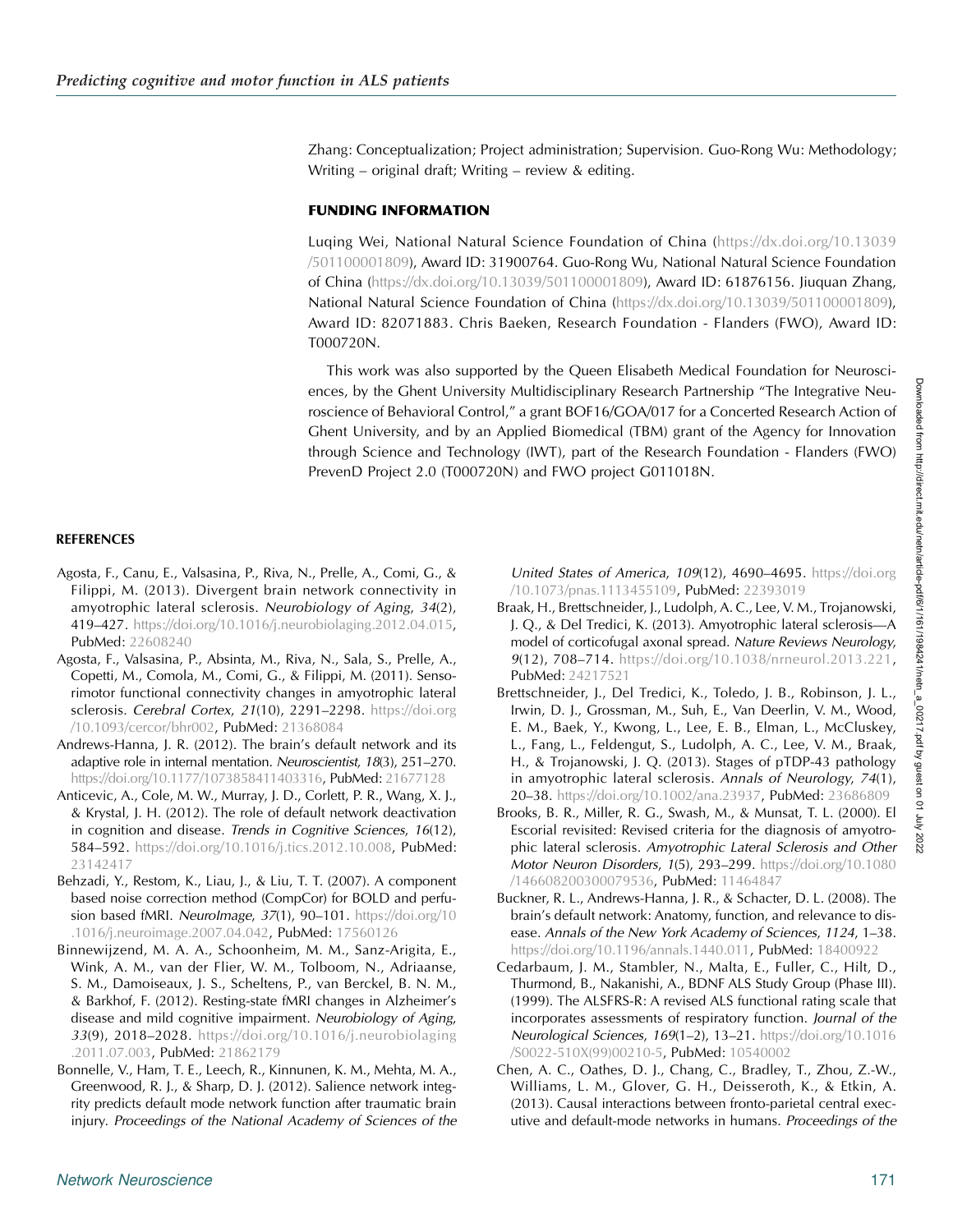<span id="page-11-0"></span>National Academy of Sciences of the United States of America, 110(49), 19944–19949. [https://doi.org/10.1073/pnas](https://doi.org/10.1073/pnas.1311772110) [.1311772110](https://doi.org/10.1073/pnas.1311772110), PubMed: [24248372](https://pubmed.ncbi.nlm.nih.gov/24248372)

- Chiò, A., Moglia, C., Canosa, A., Manera, U., Vasta, R., Brunetti, M., Barberis, M., Corrado, L., D'Alfonso, S., Bersano, E., Sarnelli, M. F., Solara, V., Zucchetti, J. P., Peotta, L., Iazzolino, B., Mazzini, L., Mora, G., & Calvo, A. (2019). Cognitive impairment across ALS clinical stages in a population-based cohort. Neurology, 93(10), E984–E994. [https://doi.org/10.1212/WNL.0000000000008063,](https://doi.org/10.1212/WNL.0000000000008063) PubMed: [31409738](https://pubmed.ncbi.nlm.nih.gov/31409738)
- Cole, M. W., Yarkoni, T., Repovs, G., Anticevic, A., & Braver, T. S. (2012). Global connectivity of prefrontal cortex predicts cognitive control and intelligence. Journal of Neuroscience, 32(26), 8988–8999. [https://doi.org/10.1523/JNEUROSCI.0536-12.2012,](https://doi.org/10.1523/JNEUROSCI.0536-12.2012) PubMed: [22745498](https://pubmed.ncbi.nlm.nih.gov/22745498)
- Consonni, M., Contarino, V. E., Catricala, E., Dalla Bella, E., Pensato, V., Gellera, C., Lauria, G., & Cappa, S. F. (2018). Cortical markers of cognitive syndromes in amyotrophic lateral sclerosis. Neuro-Image: Clinical, 19, 675–682. [https://doi.org/10.1016/j.nicl.2018](https://doi.org/10.1016/j.nicl.2018.05.020) [.05.020](https://doi.org/10.1016/j.nicl.2018.05.020), PubMed: [30023173](https://pubmed.ncbi.nlm.nih.gov/30023173)
- Corbetta, M., & Shulman, G. L. (2002). Control of goal-directed and stimulus-driven attention in the brain. Nature Reviews Neuroscience, 3(3), 201–215. <https://doi.org/10.1038/nrn755>
- Crockford, C., Newton, J., Lonergan, K., Chiwera, T., Booth, T., Chandran, S., Colville, S., Heverin, M., Mays, I., Pal, S., Pender, N., Pinto-Grau, M., Radakovic, R., Shaw, C. E., Stephenson, L., Swingler, R., Vajda, A., Al-Chalabi, A., Hardiman, O., & Abrahams, S. (2018). ALS-specific cognitive and behavior changes associated with advancing disease stage in ALS. Neurology, 9 1(15), E1370–E1380. [https://doi.org/10.1212/WNL](https://doi.org/10.1212/WNL.0000000000006317) [.0000000000006317,](https://doi.org/10.1212/WNL.0000000000006317) PubMed: [30209236](https://pubmed.ncbi.nlm.nih.gov/30209236)
- Dajani, D. R., & Uddin, L. Q. (2015). Demystifying cognitive flexibility: Implications for clinical and developmental neuroscience. Trends in Neurosciences, 38(9), 571–578. [https://doi.org/10.1016](https://doi.org/10.1016/j.tins.2015.07.003) [/j.tins.2015.07.003](https://doi.org/10.1016/j.tins.2015.07.003), PubMed: [26343956](https://pubmed.ncbi.nlm.nih.gov/26343956)
- Ding, X., Li, C. Y., Wang, Q. S., Du, F. Z., Ke, Z. W., Peng, F., Wang, J., & Chen, L. (2014). Patterns in default-mode network connectivity for determining outcomes in cognitive function in acute stroke patients. Neuroscience, 277, 637-646. [https://doi.org/10](https://doi.org/10.1016/j.neuroscience.2014.07.060) [.1016/j.neuroscience.2014.07.060](https://doi.org/10.1016/j.neuroscience.2014.07.060), PubMed: [25090922](https://pubmed.ncbi.nlm.nih.gov/25090922)
- Douaud, G., Filippini, N., Knight, S., Talbot, K., & Turner, M. R. (2011). Integration of structural and functional magnetic resonance imaging in amyotrophic lateral sclerosis. Brain, 134(Pt 12), 3470–3479. [https://doi.org/10.1093/brain/awr279,](https://doi.org/10.1093/brain/awr279) PubMed: [22075069](https://pubmed.ncbi.nlm.nih.gov/22075069)
- Douw, L., Wakeman, D. G., Tanaka, N., Liu, H. S., & Stufflebeam, S. M. (2016). State-dependent variability of dynamic functional connectivity between frontoparietal and default networks relates to cognitive flexibility. Neuroscience, 339, 12-21. [https://doi.org](https://doi.org/10.1016/j.neuroscience.2016.09.034) [/10.1016/j.neuroscience.2016.09.034,](https://doi.org/10.1016/j.neuroscience.2016.09.034) PubMed: [27687802](https://pubmed.ncbi.nlm.nih.gov/27687802)
- Elamin, M., Bede, P., Byrne, S., Jordan, N., Gallagher, L., Wynne, B., O'Brien, C., Phukan, J., Lynch, C., Pender, N., & Hardiman, O. (2013). Cognitive changes predict functional decline in ALS A population-based longitudinal study. Neurology, 80(17), 1590–1597. [https://doi.org/10.1212/WNL.0b013e31828f18ac,](https://doi.org/10.1212/WNL.0b013e31828f18ac) PubMed: [23553481](https://pubmed.ncbi.nlm.nih.gov/23553481)
- Esteban, O., Markiewicz, C. J., Blair, R. W., Moodie, C. A., Isik, A. I., Erramuzpe, A., Kent, J. D., Goncalves, M., DuPre, E.,

Snyder, M., Oya, H., Ghosh, S. S., Wright, J., Durnez, J., Poldrack, R. A., & Gorgolewski, K. J. (2019). fMRIPrep: A robust preprocessing pipeline for functional MRI. Nature Methods, 16(1), 111–115. [https://doi.org/10.1038/s41592-018-0235-4,](https://doi.org/10.1038/s41592-018-0235-4) PubMed: [30532080](https://pubmed.ncbi.nlm.nih.gov/30532080)

- Feng, C. L., Yuan, J., Geng, H. Y., Gu, R. L., Zhou, H., Wu, X., & Luo, Y. J. (2018). Individualized prediction of trait narcissism from whole-brain resting-state functional connectivity. Human Brain Mapping, 39(9), 3701–3712. [https://doi.org/10.1002/hbm](https://doi.org/10.1002/hbm.24205) [.24205,](https://doi.org/10.1002/hbm.24205) PubMed: [29749072](https://pubmed.ncbi.nlm.nih.gov/29749072)
- Finn, E. S., Shen, X. L., Scheinost, D., Rosenberg, M. D., Huang, J., Chun, M. M., Papademetris, X., & Constable, R. T. (2015). Functional connectome fingerprinting: Identifying individuals using patterns of brain connectivity. Nature Neuroscience, 18(11), 1664–1671. [https://doi.org/10.1038/nn.4135,](https://doi.org/10.1038/nn.4135) PubMed: [26457551](https://pubmed.ncbi.nlm.nih.gov/26457551)
- Folstein, M. F., Folstein, S. E., & McHugh, P. R. (1975). "Mini-mental state": A practical method for grading the cognitive state of patients for the clinician. Journal of Psychiatric Research, 12(3), 189–198. [https://doi.org/10.1016/0022-3956\(75\)90026-6](https://doi.org/10.1016/0022-3956(75)90026-6)
- Fransson, P., & Marrelec, G. (2008). The precuneus/posterior cingulate cortex plays a pivotal role in the default mode network: Evidence from a partial correlation network analysis. Neuro-**Image, 42(3), 1178–1184.** [https://doi.org/10.1016/j.neuroimage](https://doi.org/10.1016/j.neuroimage.2008.05.059) [.2008.05.059](https://doi.org/10.1016/j.neuroimage.2008.05.059), PubMed: [18598773](https://pubmed.ncbi.nlm.nih.gov/18598773)
- Goldstein, L. H., & Abrahams, S. (2013). Changes in cognition and behaviour in amyotrophic lateral sclerosis: Nature of impairment and implications for assessment. Lancet Neurology, 12(4), 368–380. [https://doi.org/10.1016/S1474-4422\(13\)70026-7,](https://doi.org/10.1016/S1474-4422(13)70026-7) PubMed: [23518330](https://pubmed.ncbi.nlm.nih.gov/23518330)
- Greicius, M. D., Srivastava, G., Reiss, A. L., & Menon, V. (2004). Default-mode network activity distinguishes Alzheimer's disease from healthy aging: Evidence from functional MRI. Proceedings of the National Academy of Sciences of the United States of America, 101(13), 4637-4642. [https://doi.org/10.1073/pnas](https://doi.org/10.1073/pnas.0308627101) [.0308627101](https://doi.org/10.1073/pnas.0308627101), PubMed: [15070770](https://pubmed.ncbi.nlm.nih.gov/15070770)
- Ham, T., Leff, A., de Boissezon, X., Joffe, A., & Sharp, D. J. (2013). Cognitive control and the salience network: An investigation of error processing and effective connectivity. Journal of Neuroscience, 33(16), 7091–7098. [https://doi.org/10.1523/JNEUROSCI](https://doi.org/10.1523/JNEUROSCI.4692-12.2013) [.4692-12.2013,](https://doi.org/10.1523/JNEUROSCI.4692-12.2013) PubMed: [23595766](https://pubmed.ncbi.nlm.nih.gov/23595766)
- Hardiman, O., van den Berg, L. H., & Kiernan, M. C. (2011). Clinical diagnosis and management of amyotrophic lateral sclerosis. Nature Reviews Neurology, 7(11), 639–649. [https://doi.org/10](https://doi.org/10.1038/nrneurol.2011.153) [.1038/nrneurol.2011.153](https://doi.org/10.1038/nrneurol.2011.153), PubMed: [21989247](https://pubmed.ncbi.nlm.nih.gov/21989247)
- He, X. X., Qin, W., Liu, Y., Zhang, X. Q., Duan, Y. Y., Song, J. Y., Li, K. C., Jiang, T. Z., & Yu, C. S. (2014). Abnormal salience network in normal aging and in amnestic mild cognitive impairment and Alzheimer's disease. Human Brain Mapping, 35(7), 3446–3464. <https://doi.org/10.1002/hbm.22414>, PubMed: [24222384](https://pubmed.ncbi.nlm.nih.gov/24222384)
- Huynh, W., Ahmed, R., Mahoney, C. J., Nguyen, C., Tu, S., Caga, J., Loh, P., Lin, C. S., & Kiernan, M. C. (2020). The impact of cognitive and behavioral impairment in amyotrophic lateral sclerosis. Expert Review of Neurotherapeutics, 20(3), 281–293. [https://doi.org/10.1080/14737175.2020.1727740,](https://doi.org/10.1080/14737175.2020.1727740) PubMed: [32031423](https://pubmed.ncbi.nlm.nih.gov/32031423)
- Jiang, R. T., Calhoun, V. D., Zuo, N. M., Lin, D. D., Li, J., Fan, L. Z., Qi, S. L., Sun, H. L., Fu, Z. N., Song, M., Jiang, T. Z.,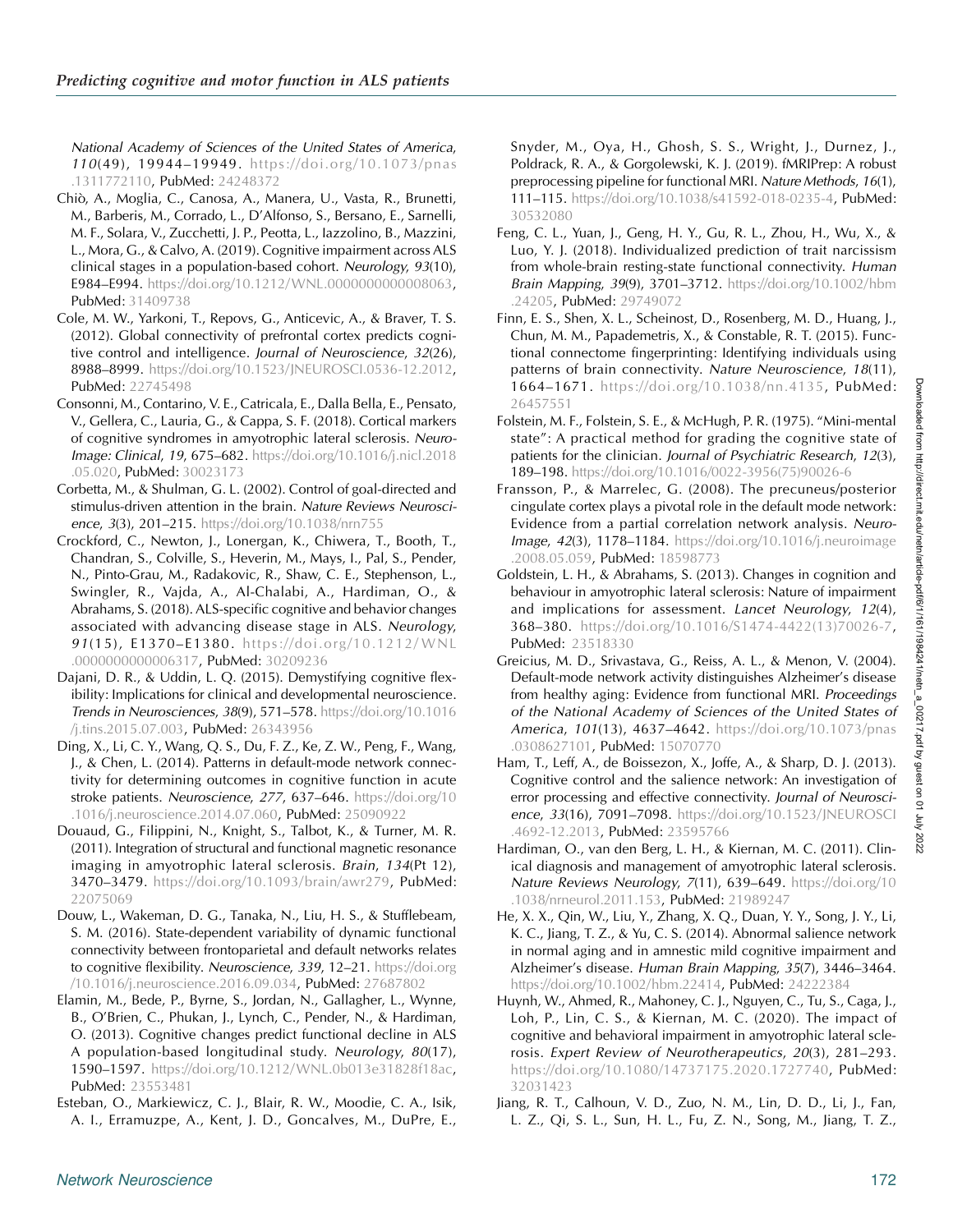<span id="page-12-0"></span>& Sui, J. (2018). Connectome-based individualized prediction of temperament trait scores. NeuroImage, 183, 366–374. <https://doi.org/10.1016/j.neuroimage.2018.08.038>, PubMed: [30125712](https://pubmed.ncbi.nlm.nih.gov/30125712)

- Jilka, S. R., Scott, G., Ham, T., Pickering, A., Bonnelle, V., Braga, R. M., Leech, R., & Sharp, D. J. (2014). Damage to the salience network and interactions with the default mode network. Journal of Neuroscience, 34(33), 10798–10807. [https://doi.org/10.1523](https://doi.org/10.1523/JNEUROSCI.0518-14.2014) [/JNEUROSCI.0518-14.2014,](https://doi.org/10.1523/JNEUROSCI.0518-14.2014) PubMed: [25122883](https://pubmed.ncbi.nlm.nih.gov/25122883)
- Ju, Y., Horien, C., Chen, W., Guo, W., Lu, X., Sun, J., Dong, Q., Liu, B., Liu, J., Yan, D., Wang, M., Zhang, L., Guo, H., Zhao, F., Zhang, Y., Shen, X., Constable, R. T., & Li, L. (2020). Connectome-based models can predict early symptom improvement in major depressive disorder. Journal of Affective Disorders, 273, 442–452. [https://doi.org/10.1016/j.jad.2020.04.028,](https://doi.org/10.1016/j.jad.2020.04.028) PubMed: [32560939](https://pubmed.ncbi.nlm.nih.gov/32560939)
- Kiernan, M. C., Vucic, S., Cheah, B. C., Turner, M. R., Eisen, A., Hardiman, O., Burrell, J. R., & Zoing, M. C. (2011). Amyotrophic lateral sclerosis. Lancet, 377(9769), 942–955. [https://doi.org/10](https://doi.org/10.1016/S0140-6736(10)61156-7) [.1016/S0140-6736\(10\)61156-7](https://doi.org/10.1016/S0140-6736(10)61156-7)
- Kiernan, M. C., Vucic, S., Talbot, K., McDermott, C. J., Hardiman, O., Shefner, J. M., Al-Chalabi, A., Huynh, W., Cudkowicz, M., Talman, P., Van den Berg, L. H., Dharmadasa, T., Wicks, P., Reilly, C., & Turner, M. R. (2021). Improving clinical trial outcomes in amyotrophic lateral sclerosis. Nature Reviews Neurology, 17(2), 104–118. [https://doi.org/10.1038/s41582-020](https://doi.org/10.1038/s41582-020-00434-z) [-00434-z,](https://doi.org/10.1038/s41582-020-00434-z) PubMed: [33340024](https://pubmed.ncbi.nlm.nih.gov/33340024)
- Kimura, F., Fujimura, C., Ishida, S., Nakajima, H., Furutama, D., Uehara, H., Shinoda, K., Sugino, M., & Hanafusa, T. (2006). Progression rate of ALSFRS-R at time of diagnosis predicts survival time in ALS. Neurology, 66(2), 265–267. [https://doi.org/10](https://doi.org/10.1212/01.wnl.0000194316.91908.8a) [.1212/01.wnl.0000194316.91908.8a](https://doi.org/10.1212/01.wnl.0000194316.91908.8a), PubMed: [16434671](https://pubmed.ncbi.nlm.nih.gov/16434671)
- Lake, E. M. R., Finn, E. S., Noble, S. M., Vanderwal, T., Shen, X., Rosenberg, M. D., Spann, M. N., Chun, M. M., Scheinost, D., & Constable, R. T. (2019). The functional brain organization of an individual allows prediction of measures of social abilities transdiagnostically in autism and attention-deficit/ hyperactivity disorder. Biological Psychiatry, 86(4), 315–326. [https://doi.org/10.1016/j.biopsych.2019.02.019,](https://doi.org/10.1016/j.biopsych.2019.02.019) PubMed: [31010580](https://pubmed.ncbi.nlm.nih.gov/31010580)
- Lin, Q., Rosenberg, M. D., Yoo, K., Hsu, T. W., O'Connell, T. P., & Chun, M. M. (2018). Resting-state functional connectivity predicts cognitive impairment related to Alzheimer's disease. Frontiers in Aging Neuroscience, 10. [https://doi.org/10.3389/fnagi](https://doi.org/10.3389/fnagi.2018.00094) [.2018.00094](https://doi.org/10.3389/fnagi.2018.00094), PubMed: [29706883](https://pubmed.ncbi.nlm.nih.gov/29706883)
- Lule, D., Bohm, S., Muller, H. P., Aho-Ozhan, H., Keller, J., Gorges, M., Loose, M., Weishaupt, J. H., Uttner, I., Pinkhardt, E., Kassubek, J., Del Tredici, K., Braak, H., Abrahams, S., & Ludolph, A. C. (2018). Cognitive phenotypes of sequential staging in amyotrophic lateral sclerosis. Cortex, 101, 163–171. [https://doi.org/10](https://doi.org/10.1016/j.cortex.2018.01.004) [.1016/j.cortex.2018.01.004](https://doi.org/10.1016/j.cortex.2018.01.004), PubMed: [29477906](https://pubmed.ncbi.nlm.nih.gov/29477906)
- Meng, X.-I., Rosenthal, R., & Rubin, D. (1992). Comparing correlated correlation coefficients. Psychological Bulletin, 111, 172–175. <https://doi.org/10.1037/0033-2909.111.1.172>
- Menon, V. (2011). Large-scale brain networks and psychopathology: A unifying triple network model. Trends in Cognitive Sciences, 15(10), 483–506. [https://doi.org/10.1016/j.tics.2011.08.003,](https://doi.org/10.1016/j.tics.2011.08.003) PubMed: [21908230](https://pubmed.ncbi.nlm.nih.gov/21908230)
- Menon, V. (2015). Salience network. In A. W. Toga (Ed.), Brain mapping (pp. 597–611). San Diego, CA: Academic Press. <https://doi.org/10.1016/B978-0-12-397025-1.00052-X>
- Menon, V., & Uddin, L. Q. (2010). Saliency, switching, attention and control: A network model of insula function. Brain Structure & Function, 214(5–6), 655–667. [https://doi.org/10.1007/s00429](https://doi.org/10.1007/s00429-010-0262-0) [-010-0262-0,](https://doi.org/10.1007/s00429-010-0262-0) PubMed: [20512370](https://pubmed.ncbi.nlm.nih.gov/20512370)
- Mohammadi, B., Kollewe, K., Samii, A., Krampfl, K., Dengler, R., & Munte, T. F. (2009). Changes of resting state brain networks in amyotrophic lateral sclerosis. Experimental Neurology, 217(1), 147–153. [https://doi.org/10.1016/j.expneurol.2009.01.025,](https://doi.org/10.1016/j.expneurol.2009.01.025) PubMed: [19416664](https://pubmed.ncbi.nlm.nih.gov/19416664)
- Nasreddine, Z. S., Phillips, N. A., Bedirian, V., Charbonneau, S., Whitehead, V., Collin, I., Cummings, J. L., & Chertkow, H. (2005). The montreal cognitive assessment, MoCA: A brief screening tool for mild cognitive impairment. Journal of the American Geriatrics Society, 53(4), 695–699. [https://doi.org/10](https://doi.org/10.1111/j.1532-5415.2005.53221.x) [.1111/j.1532-5415.2005.53221.x](https://doi.org/10.1111/j.1532-5415.2005.53221.x), PubMed: [15817019](https://pubmed.ncbi.nlm.nih.gov/15817019)
- Neary, D., Snowden, J. S., Gustafson, L., Passant, U., Stuss, D., Black, S., Freedman, M., Kertesz, A., Robert, P. H., Albert, M., Boone, K., Miller, B. L., Cummings, J., & Benson, D. F. (1998). Frontotemporal lobar degeneration: A consensus on clinical diagnostic criteria. Neurology, 51(6), 1546–1554. [https://doi.org](https://doi.org/10.1212/WNL.51.6.1546) [/10.1212/WNL.51.6.1546](https://doi.org/10.1212/WNL.51.6.1546), PubMed: [9855500](https://pubmed.ncbi.nlm.nih.gov/9855500)
- Pardo, J. V., Lee, J. T., Sheikh, S. A., Surerus-Johnson, C., Shah, H., Munch, K. R., Carlis, J. V., Lewis, S. M., Kuskowski, M. A., & Dysken, M. W. (2007). Where the brain grows old: Decline in anterior cingulate and medial prefrontal function with normal aging. Neurolmage, 35(3), 1231–1237. [https://doi.org/10.1016/j](https://doi.org/10.1016/j.neuroimage.2006.12.044) [.neuroimage.2006.12.044](https://doi.org/10.1016/j.neuroimage.2006.12.044), PubMed: [17321756](https://pubmed.ncbi.nlm.nih.gov/17321756)
- Phukan, J., Pender, N. P., & Hardiman, O. (2007). Cognitive impairment in amyotrophic lateral sclerosis. Lancet Neurology, 6(11), 994–1003. [https://doi.org/10.1016/S1474-4422\(07\)70265-X](https://doi.org/10.1016/S1474-4422(07)70265-X)
- Power, J. D., Barnes, K. A., Snyder, A. Z., Schlaggar, B. L., & Petersen, S. E. (2012). Spurious but systematic correlations in functional connectivity MRI networks arise from subject motion. NeuroImage, 59(3), 2142–2154. [https://doi.org/10.1016/j](https://doi.org/10.1016/j.neuroimage.2011.10.018) [.neuroimage.2011.10.018](https://doi.org/10.1016/j.neuroimage.2011.10.018), PubMed: [22019881](https://pubmed.ncbi.nlm.nih.gov/22019881)
- Putcha, D., Ross, R. S., Cronin-Golomb, A., Janes, A. C., & Stern, C. E. (2016). Salience and default mode network coupling predicts cognition in aging and Parkinson's disease. Journal of the International Neuropsychological Society, 22(2), 205–215. <https://doi.org/10.1017/S1355617715000892>, PubMed: [26888617](https://pubmed.ncbi.nlm.nih.gov/26888617)
- Raichle, M. E. (2011). The restless brain. Brain Connectivity, 1(1), 3-12. https://doi.org/10.1089/brain.2011.0019, PubMed: [22432951](https://pubmed.ncbi.nlm.nih.gov/22432951)
- Raichle, M. E., MacLeod, A. M., Snyder, A. Z., Powers, W. J., Gusnard, D. A., & Shulman, G. L. (2001). A default mode of brain function. Proceedings of the National Academy of Sciences of the United States of America, 98(2), 676-682. [https://doi.org](https://doi.org/10.1073/pnas.98.2.676) [/10.1073/pnas.98.2.676](https://doi.org/10.1073/pnas.98.2.676), PubMed: [11209064](https://pubmed.ncbi.nlm.nih.gov/11209064)
- Seeley, W. W., Menon, V., Schatzberg, A. F., Keller, J., Glover, G. H., Kenna, H., Reiss, A. L., & Greicius, M. D. (2007). Dissociable intrinsic connectivity networks for salience processing and executive control. Journal of Neuroscience, 27(9), 2349–2356. [https://doi.org/10.1523/JNEUROSCI.5587-06.2007,](https://doi.org/10.1523/JNEUROSCI.5587-06.2007) PubMed: [17329432](https://pubmed.ncbi.nlm.nih.gov/17329432)